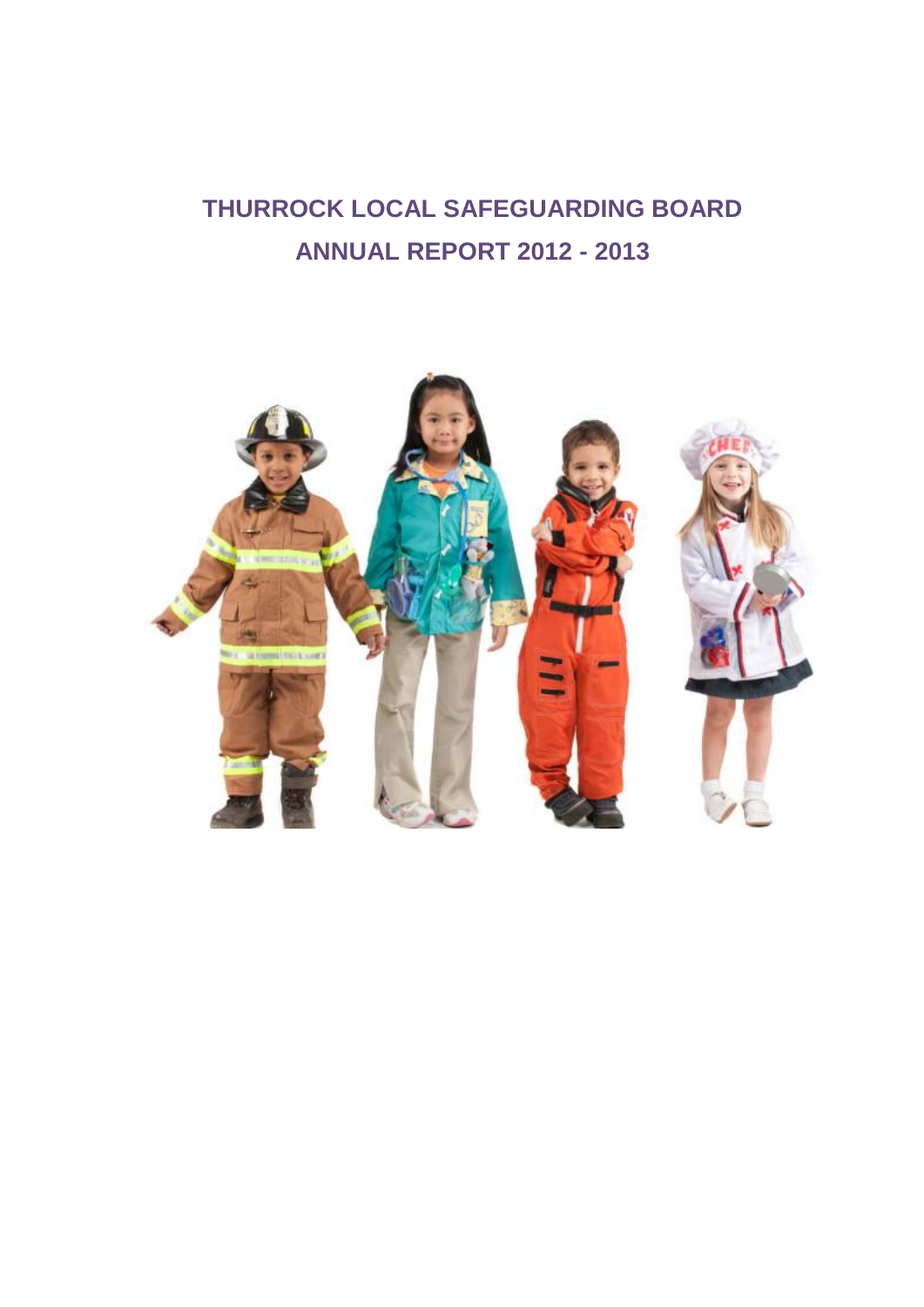# THURROCK LOCAL **FEGUARDIN** IHII DRFN§

# **Forward by Dave Peplow, Independent Chair,**

I am pleased to introduce the LSCB Annual Report for 2012-2013. All LSCB's are required to publish an Annual Report on the effectiveness of safeguarding in their area, including an assessment of local safeguarding arrangements, achievements made and the challenges which still remain. This report sets out the progress and achievements over the last year and those priority areas which the Board will focus on over the next 12 months.

The LSCB has made considerable progress this year. Partnership working has strengthened despite personnel changes within the Board, with a greater sense of the Board functioning as a multi-agency forum. Alongside our Business Plan the LSCB continues its wider programme of work through its sub groups, responding to new challenges as they arise. There is still work to be completed and the LSCB must ensure an effective multi-agency performance management framework is implemented which enables our targets and aspirations to be achieved and acknowledged.

Our vision is that every child and young person in Thurrock should grow up safe from maltreatment, neglect and criminal activity. Keeping children safe requires a culture, across all agencies, where staff are open to challenge and new ideas. I am privileged to work with partners who share my commitment to this vision and are willing to analyse their own performance to ensure it improves outcomes for children. We want to build on a safeguarding system where the focus is firmly on the experience of the child or young person's journey from needing to receiving information, help and support.

Thurrock LSCB and its partner agencies are increasingly operating in a difficult environment. Partner agencies face even greater challenges in the coming year with significant budget cuts and organisational restructures. Despite such challenges, agencies remain highly committed to improving safeguarding standards. This was recognised in the 2012 Ofsted Inspection of Safeguarding and Looked After Children Services which commended the effectiveness of multi-agency work in which Thurrock received a "Good" grading.

There is still a lot to do, but we are beginning to see the benefits of a consistent Business Support Team and welcome our new Business Manager to the team.

As we move forward there will be a strong emphasis on early intervention and prevention. I would like to thank the members of the Board for their work during this reporting period and particularly to all the front line practitioners and managers in Thurrock for their dedicated work in safeguarding children.

Dave Peplow **Independent Chair**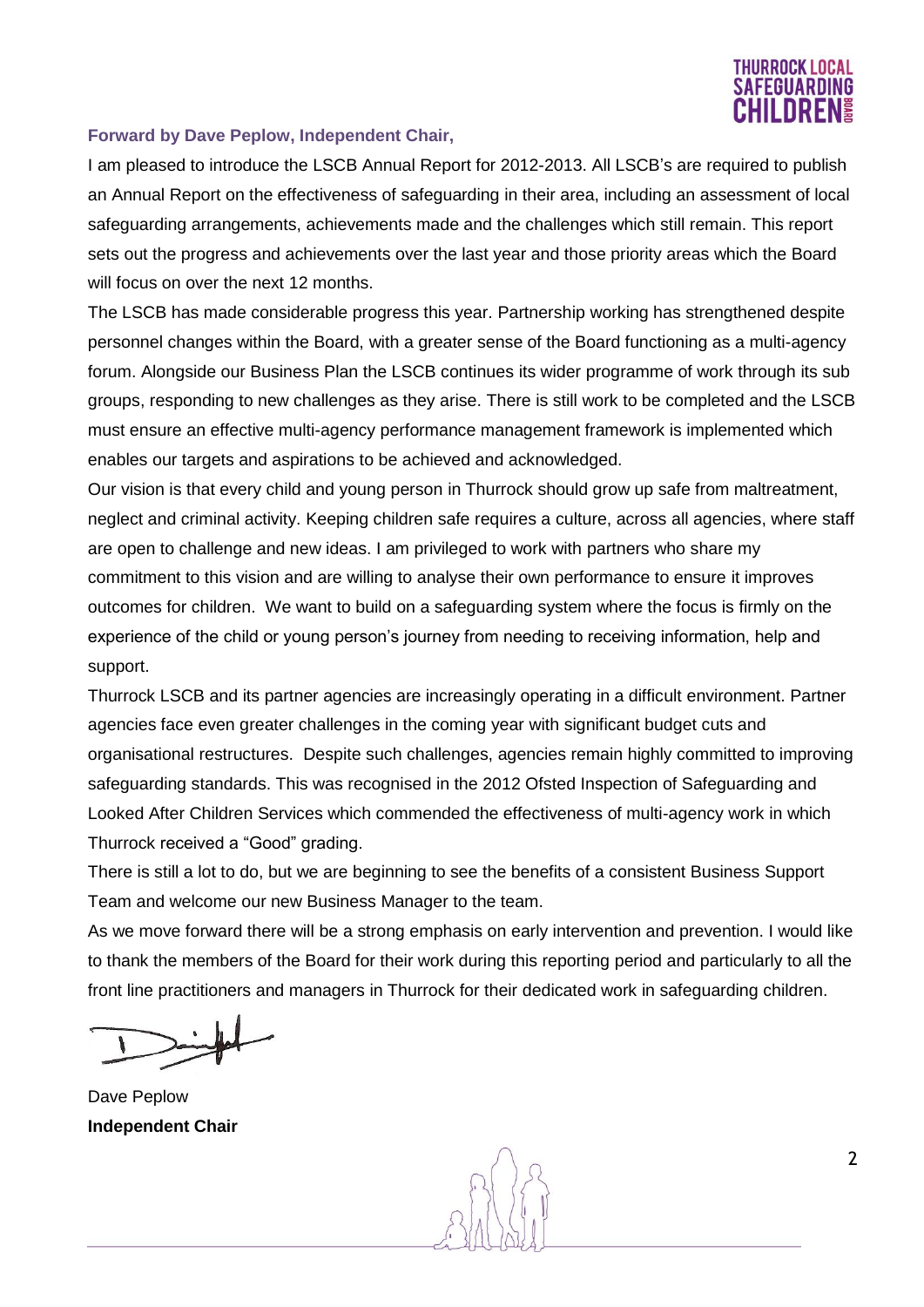

#### **Comments by the report author**

I came into post in September 2012 as the new Business Manager and this represented an opportunity to review processes and the work of the Board with 'fresh eyes'. This was and remains particularly important in view of the ongoing pressures to be more efficient and effective. Since coming into post, our business and administrative processes have been streamlined to ensure that the sub groups of the Board and their Chairs receive effective support. We have also introduced new ways of managing meetings, with forward plans, task matrixes and other business processes that support the efficiency of our groups achieving their outcomes.

This work to deliver 'more for less' and make best use of contributions from partner agencies continues and a tight reign has been maintained on LSCB finances which has enabled us to maintain a standstill financial contribution position from our partners for 2013/2014 .

My work focuses on supporting the Board, the Chair and our partner agencies, ensuring that the work of the LSCB is promoted as much as possible to include the communities we serve. I help the Board to continually review how we work and what we could do better, learning lessons from other Boards and also of course taking action to ensure that any lessons to be learned from Serious Case Reviews and managed reviews are implemented throughout our partner agencies.

I am passionate about the wide range of work the Board carries out with its partner agencies to protect and safeguard our children and young people of Thurrock. I am also committed to supporting the Board to engage more effectively with the community it serves and hearing the voice of our young people in our planning. Since coming into post, I have been impressed at the commitment of the majority of Board partner agencies who do the best they can to protect our children and young people. I write this report on behalf of the Independent Chair of the Board as a reflection of the progress made not only from my point of view but also taking into consideration the views of others. The report includes hard data and some personal reflections and comments from some of those involved in this work including our lay member who provides a 'community voice' to the Board. The report is also based on evidence and examples from the 2012/13 Business Plan and the progress the Board is making to transform the way it works to meet future challenges in safeguarding our children and young people.

I hope you find this report helpful in understanding the commitment the Thurrock LSCB provides to ensure the children and young people of Thurrock receive the appropriate safeguarding support.

*A P Cotgrove* 

Alan Cotgrove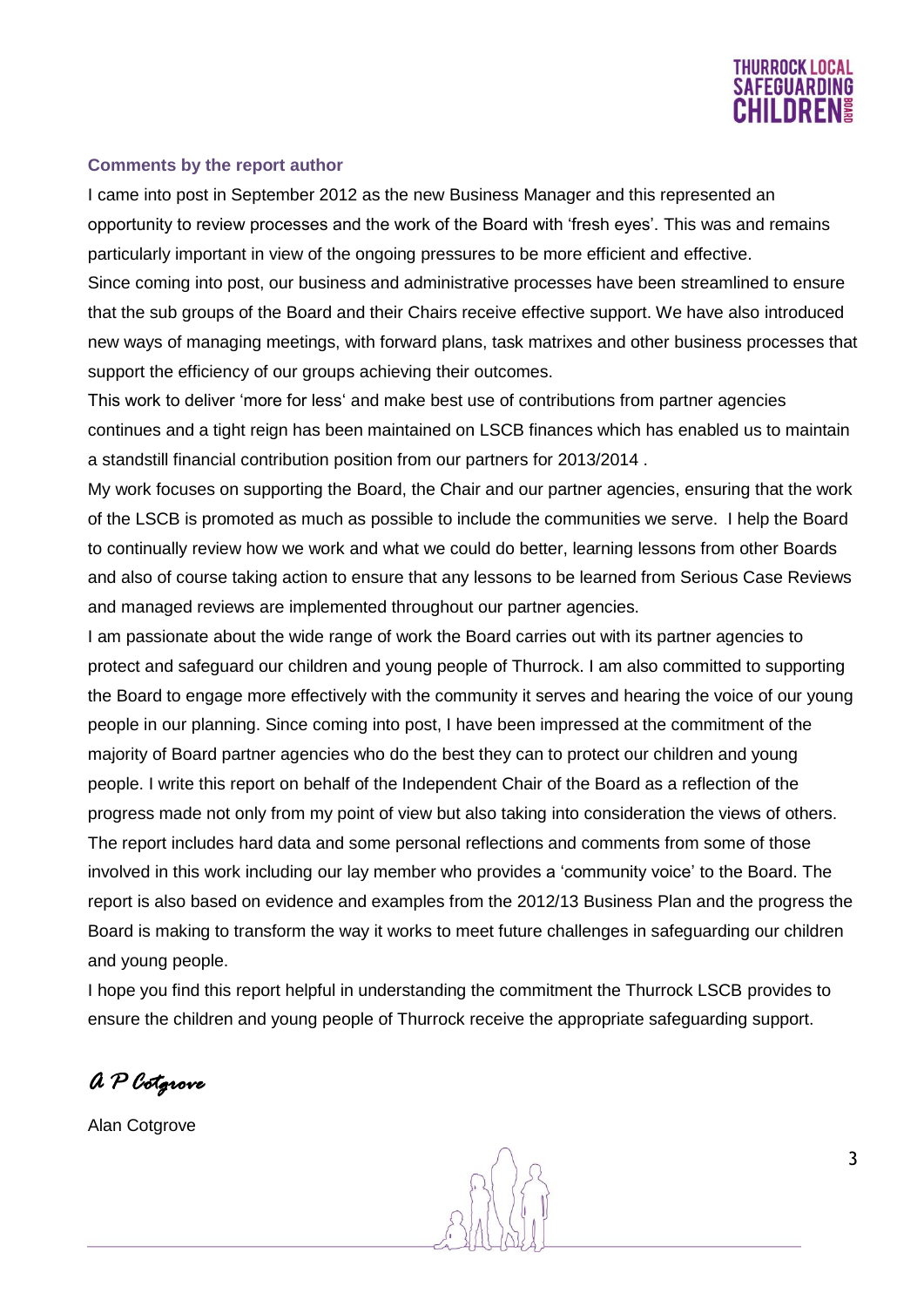

#### **LSCB Business Manager**



#### **Background to Children's Safeguarding in Thurrock**

Thurrock lies to the east of London on the banks of the River Thames and within the Thames Gateway growth zone. The Borough is host to one of the biggest growth and regeneration programmes in the UK which will create 26,000 jobs and 18,000 new homes in the coming years. The programme includes the creation of the Grays Campus for South Essex College which will mark a change in the town's economy and future prospects, providing a learning centre for local young people to gain the qualifications and develop the skills for the new jobs being created in the Borough.



Thurrock's population is 157,700, having grown by over 22.5% since 1990. The population is projected to rise by a further 28% (44,000 people) by 2030. Thurrock has a young population by national standards. There are 42,300 children under the age of 19 (26.7% of population) including 12,100 children under the age of five.

The population is increasingly diverse. According to the 2011 Census the non-white ethnic population was 15.7% – a significant increase from the 2001 Census of 4.7%. Among school-age children, more than one in four (26.5%) are from a black and minority ethnic group. Much of this change is being driven by the new homes that have been, and continue to be built across Thurrock. Three-quarters (75%) of the working age population are in employment. Unemployment among young people has risen steeply in recent years and supporting young people into employment and minimising long-term unemployment is a key challenge.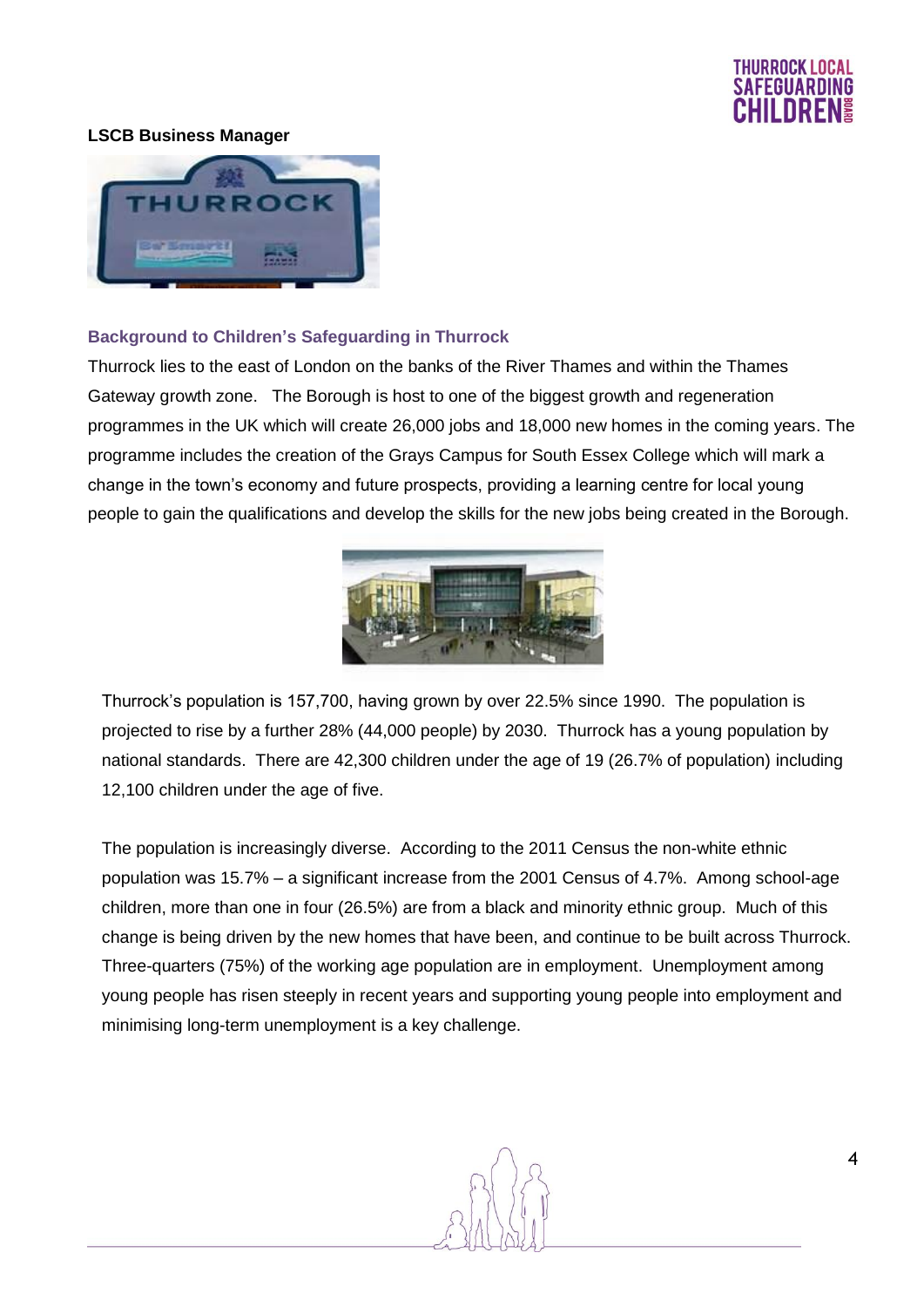

Nearly one in five working age people have no qualifications in Thurrock. The proportion of working age people qualified below NVQ level 2 however is high, so Thurrock is in the top 20% councils nationally.

Average house prices in Thurrock are historically lower than both national and regional averages. The Council manages its own stock of over 10,000 homes. The availability of affordable housing and its inclusion in new housing developments is a focus for the Council to ensure sustainable growth.

Overall levels of deprivation in Thurrock are consistent with the national average however, Thurrock experiences significant pockets of deprivation and inequality, with several areas falling within the 20% most deprived areas in England.

Just over one in five children in Thurrock is growing up in poverty (21.9%) – just slightly above the national rate (21.1%). The gap between the highest and lowest areas of deprivation in respect of child poverty is wide. For example, in Tilbury 55% of children are living in poverty, 25 times the level of child poverty in the least deprived ward of Corringham and Fobbing. The areas in Thurrock with the highest levels of child poverty also experience the lowest educational attainment and have more people in poor health or with disabilities which prevent them from working; higher proportions of workless families and higher numbers of adults with poor basic skills or who lack qualifications.

Infant and child mortality rates in Thurrock are consistent with national averages. Children in Thurrock have average levels of obesity. 10.0% of children aged 4-5 years and 21.1% of children aged 10-11 years are classified as obese (9.2% and 19.2% nationally respectively).

Persistent Absence levels at secondary levels have decreased from 9.2% in 2010 to 8.3% in 2012, there has been a slight increase in 2012 compared to 2011 performance but this is still in line with national performance (in 2011) and is being monitored closely.

New arrangements have been introduced to improve access to school for pupils who have experienced difficulties in schooling or who have moved into the area. This has been through a renewed Fair Access Protocol and Access Panel. This has led to significant improvements in access to mainstream schools for these pupils and the utilisation of managed moves to prevent exclusion.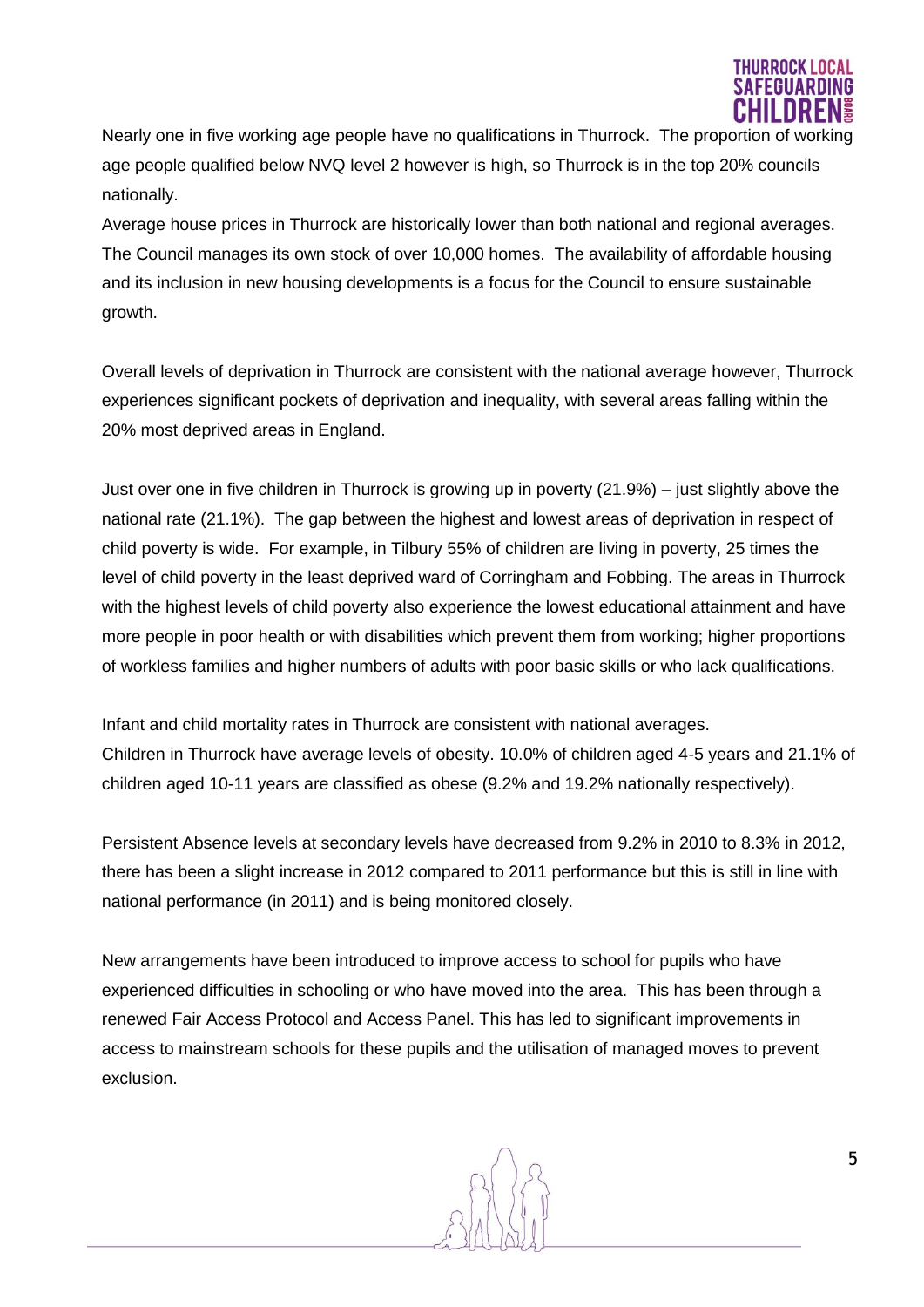

# **About the Thurrock LSCB**

Thurrock's Local Safeguarding Children's Board exists as a statutory body and has a range of roles including developing policies and procedures and scrutinising and challenging local safeguarding practice. Section 14 of the Children Act 2004 sets out the Objectives for the LSCB as:

- To co-ordinate what is done by each person or body represented on the Board for the purposes of safeguarding and promoting the welfare of children in the area and;
- To ensure the effectiveness of what is done by each such person or body for these purposes.

While the LSCB do not have the power to direct partner agencies, they have a role in making clear where improvement is needed. Each Board Partner retains their own existing line of accountability for safeguarding. (Working Together to Safeguard Children, 2013). The role therefore of the Board is to have an independent co-ordinating and challenge role around safeguarding practice across its partner agencies. This is carried out via each of the sub groups, details of which are outlined later in this report.

For 2012-13, membership of the Board and representation from all agencies on each of the sub committees was good, however, it is recognised that improvements can be made in the way the Board functions to ensure that it better discharges its statutory functions. The Board is reviewing the way meetings are run, how information is shared and presented and how it can more effectively challenge practice. Work has begun on this already and will be moved forward further in 2013-14 following an independent review on its ability to meet its responsibilities.

The LSCB continues to participate in the local planning and commissioning of children's services to ensure all members implement their duty to safeguard and promote the welfare of children in the delivery of all their services. The LSCB also contributes and works closely with the Children and Young People Partnership (CYPP) and provides safeguarding reports to the Children's Partnership Board and Thurrock Council's Children's Overview and Scrutiny Committee on an annual basis.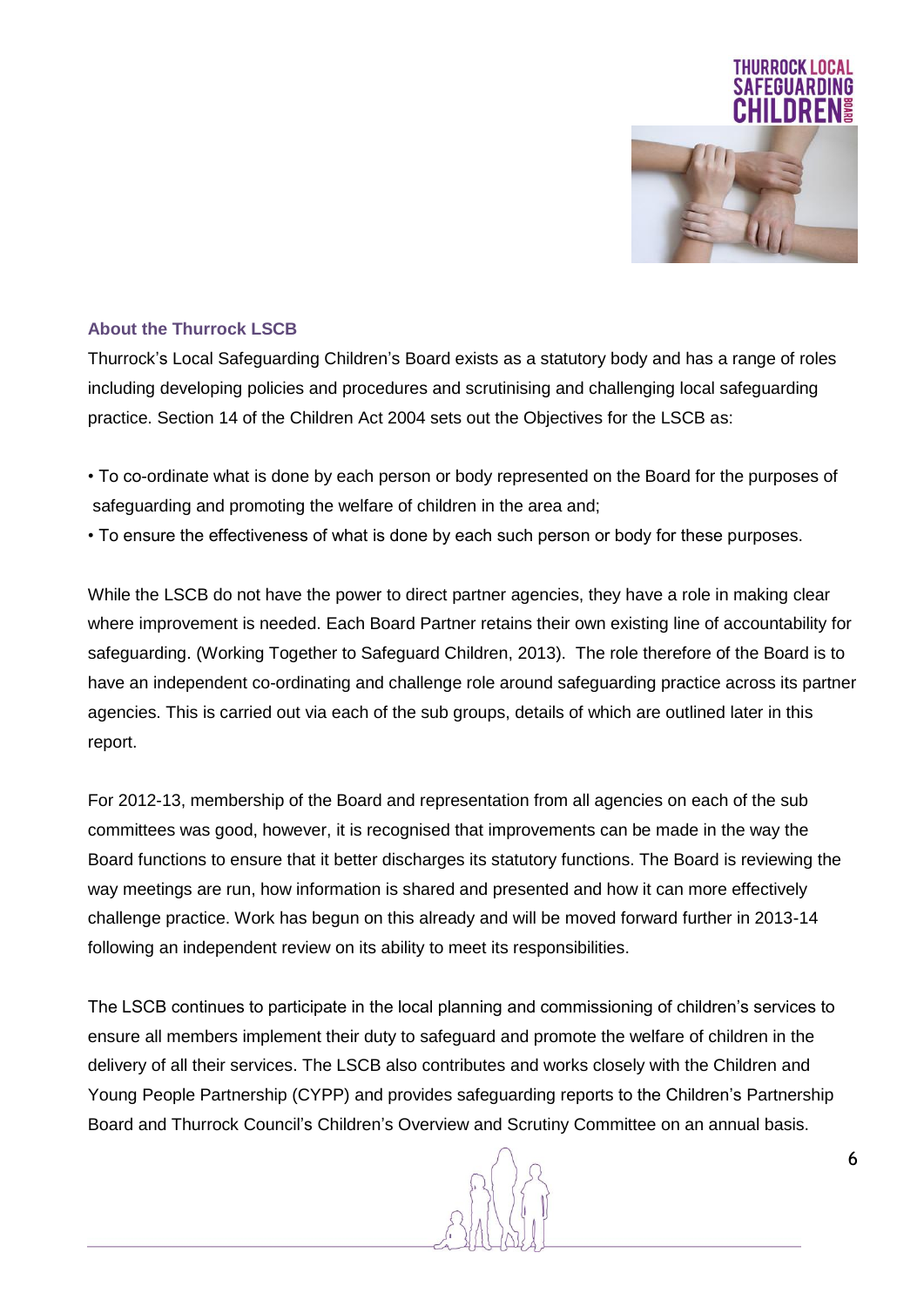

This report will show that overall the Board is carrying out its statutory duties effectively. However there are areas for development which have been acknowledged and form the basis of ongoing work in the next phase of our delivery plans for the next three years.



# **Our Business plan for 2012-2013**

A review of the Business plan in March 2013 showed that in most key areas progress had been made against the actions set. Where any actions were delayed or not completed within the predicted timescale a review was undertaken to address this or carry them forward. It was felt also that new and emerging themes needed to be incorporated into the plan moving forward to reflect the priorities in the Borough as well as nationally arising from Serious Case Reviews and Independent Management Reviews. These will form the basis of individual work plans for the Serious Case Review and Audit group and the Performance sub group in 2013- 2014 and will feature in our future business plans.

# **Key highlights and achievements 2012-13:**

- Recruitment of a Lay Member
- Recruitment of Business Manager and Administration Support following a period of interim arrangements
- Delivery of high profile and successful events including the 2012 Conference on Child Sexual **Exploitation**
- Re branding and marketing of the LSCB
- Delivery of a responsive and reflective learning and development programme that is cost effective and also meets the needs of practitioners and agencies in Thurrock
- Business plan on target and flexible to reflect emerging issues
- Ongoing support from agencies with overall good commitment to attending meetings and supporting the work of the Board. This enables discussions and challenges to any concerns to be addressed.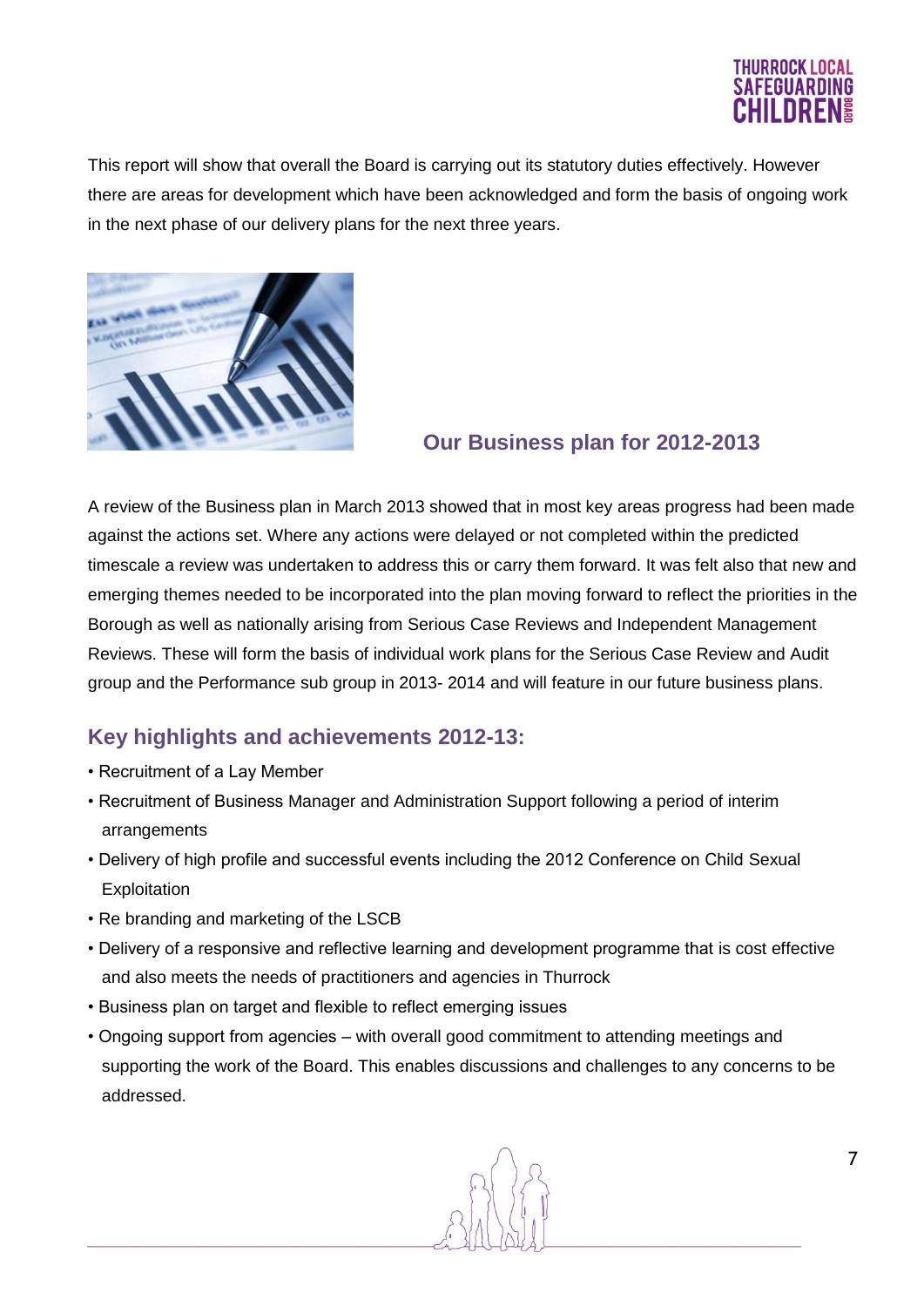

- Continued focus on improvement and challenge by looking at business processes in the Board and challenging agencies and practice where needed through audit and performance reviews.
- Development of a revised website to promote the work of the Board, ensuring information about safeguarding is cascaded, support is available to the community and share best practice amongst practitioners
- Continued links and sharing practice with other Boards, both within Essex and throughout the region

# **Areas reviewed and actions**

- The Board reviewed Children's Social Care Section 11 requirements
- New Performance Group implemented
- Audits conducted across all aspects of safeguarding
- $\bullet$  . Supported new Violence Against Women and Girls strategy and 16 days of action
- Thematic review process for Section 11 implemented for all partners

# **Reports reviewed**

- Private fostering
- Local Authority Fostering
- Children's Partnership
- Child Death Review  $\blacksquare$
- MARAC  $\bullet$
- Common Assessment Framework (CAF)
- Ofsted Inspection 2012 action plan
- Sexual health service and response to sexual violence
- Specific managed review cases

# **Areas for development in 2013-14**

- Greater involvement of children and young people in the work of the Board
- Review of the new Working Together 2013 and the potential impact of this on the role of the Board
- Inspection frameworks and findings there is a need to ensure that the board maintains its position as being fit for purpose to meet the challenges it faces. In support of this an independent review of the structure and governance of the Thurrock LSCB will take place during 2013/14.
- Assessment of the transformation processes across a number of agencies e.g. Probation, Police, Health and Education with Academies and Free Schools and any potential impact on safeguarding practice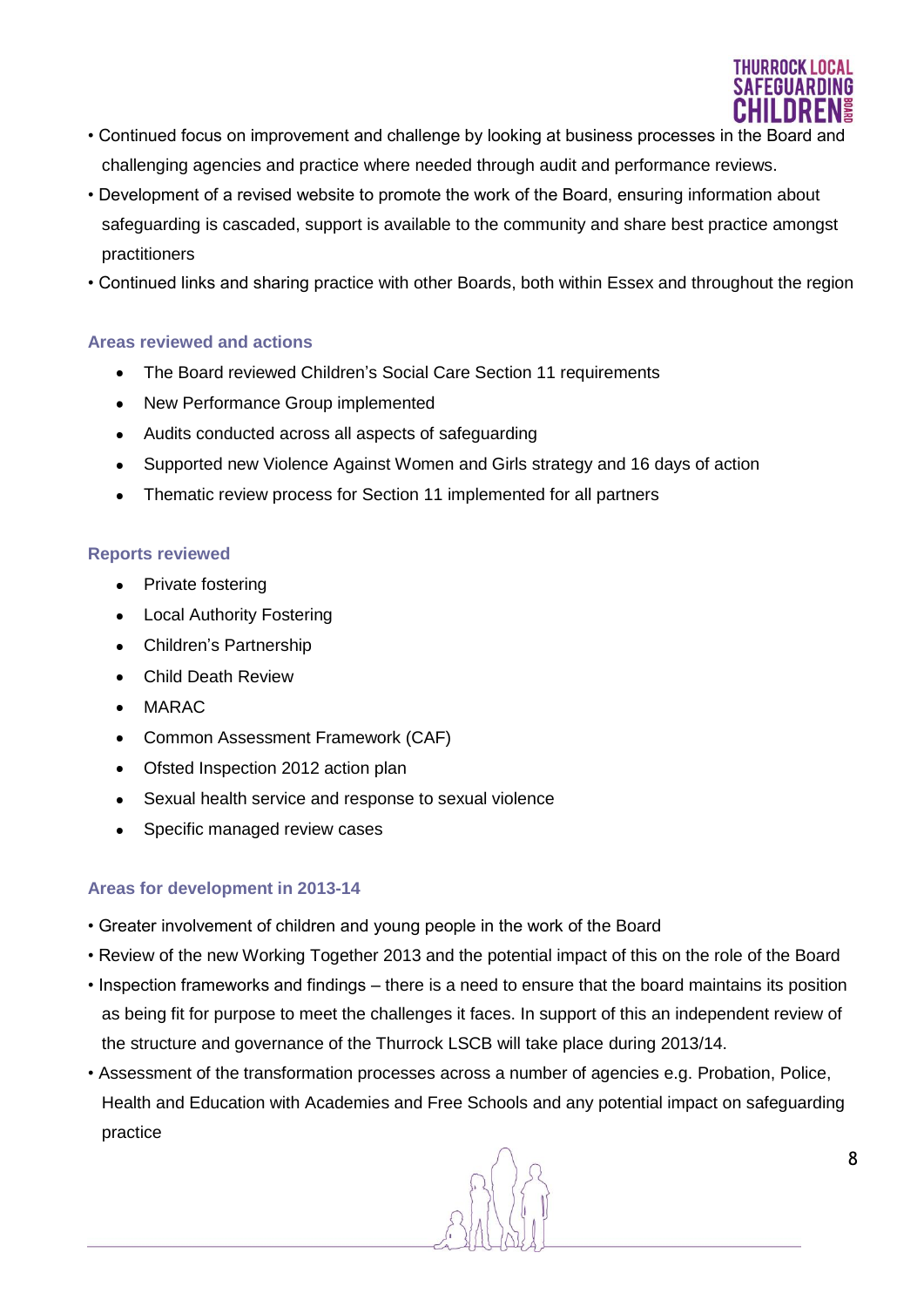

- Focus on Sexual Exploitation following the Children's Commissioner Report and local intelligence
- Need for continuous review of smarter working and better use of resources
- Consideration of more "Pan Essex" and regional working and sharing of practice in some key areas such as training and learning provision and Child Sexual Exploitation where boundaries do not apply to perpetrators.
- Making best use of action plans, data and case examples to continue to robustly challenge areas of concern

# **Childrens Partnership**

The LSCB has close links with the Children and Young People Partnership (CYPP) whom manage the training element of the LSCB and also provide a number of sub groups in support of safeguarding which are intrinsically linked into the work of the LSCB. It could be debated where various groups sit within the children's safeguarding structure in Thurrock. The LSCB recognise the most important fact is that we have the right groups and its representation on those groups regularly review practice to ensure that all elements of children's safeguarding is in place to meet the needs of Thurrock's children.

# **The Childs voice**

Following the success of the LSCB Conference in December 2012, greater engagement with young people and their involvement in the Board is recognised as an area for further development in 2013/14. The Board recognises that work to involve young people is not as advanced as it could be and actions are being progressed to rectify this. Such actions are to include having a consultation mechanism in place, and inviting young people to a development day with the Board to ensure their views are taken into consideration when setting future business plans. The Board also intend to hold its 2013 Conference on "The Voice of the Child"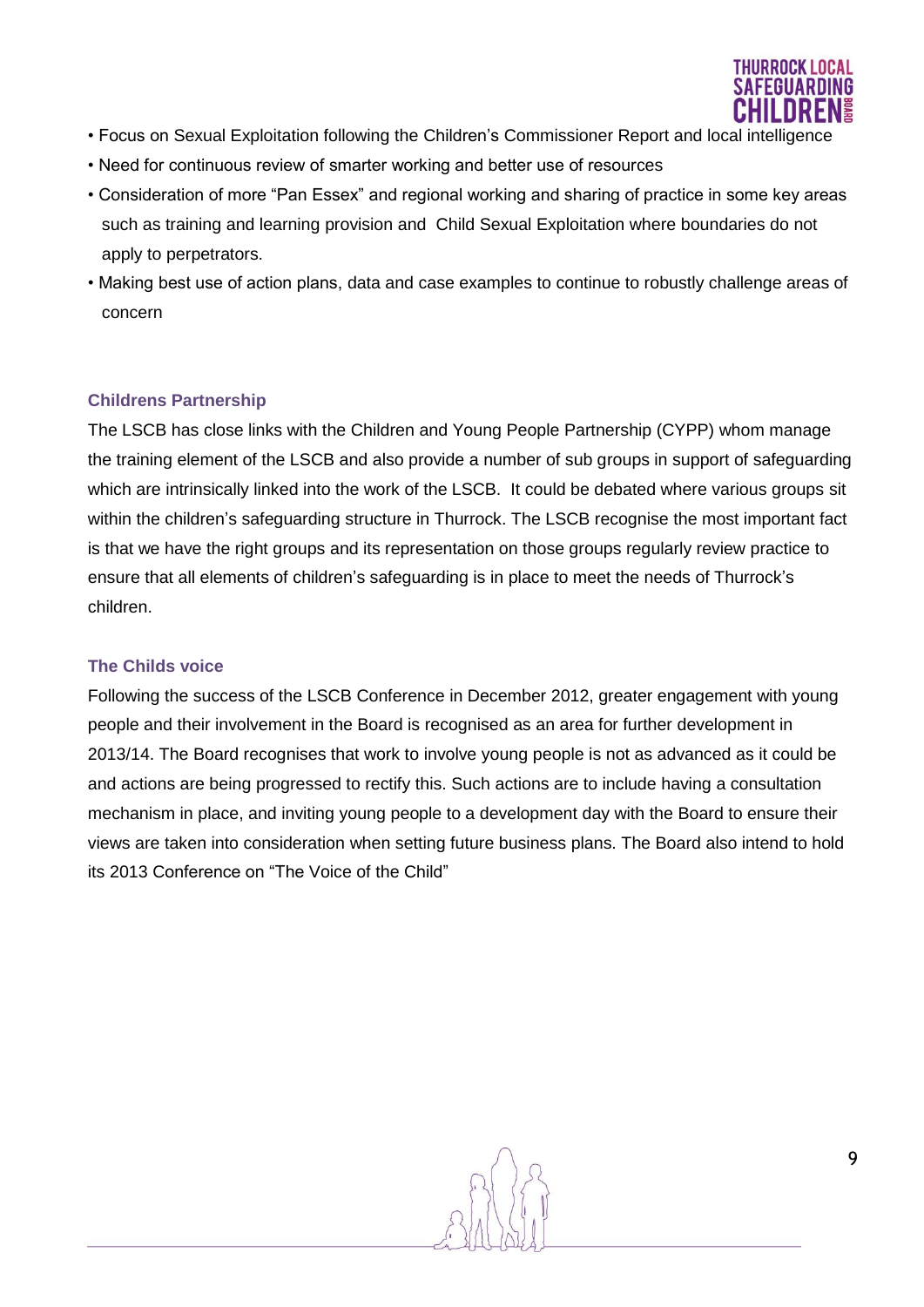# THURROCK LOC FFGIIAR



# **LSCB Business Unit**

The Business Unit of the Board has taken on increased responsibilities following the appointment of a dedicated Business Manager and refreshed support team to oversee the work of the Board. This has helped to streamline processes and look at new ways of working. The need to appoint further support resources will be assessed over the coming year. Further development of the LSCB website as well as taking on a more proactive safeguarding awareness role with professionals and the community are two areas of work currently being progressed.

# **Relationship with the Health and Wellbeing Board**

The LSCB is developing its relationship with the Health and Wellbeing Board particularly at a time when there is significant transformation across the Health community, not at least the development of Clinical Commissioning Groups (CCGs). In this reporting period the Board have been working in shadow role pending the full implementation of the board in April 2013. Early consideration has been given to clarifying the arrangements for safeguarding both children and vulnerable adults before the new NHS arrangements are implemented in 2013. The LSCB is confident that this early work will ensure that there will be no gap in safeguarding arrangements as a result of this work.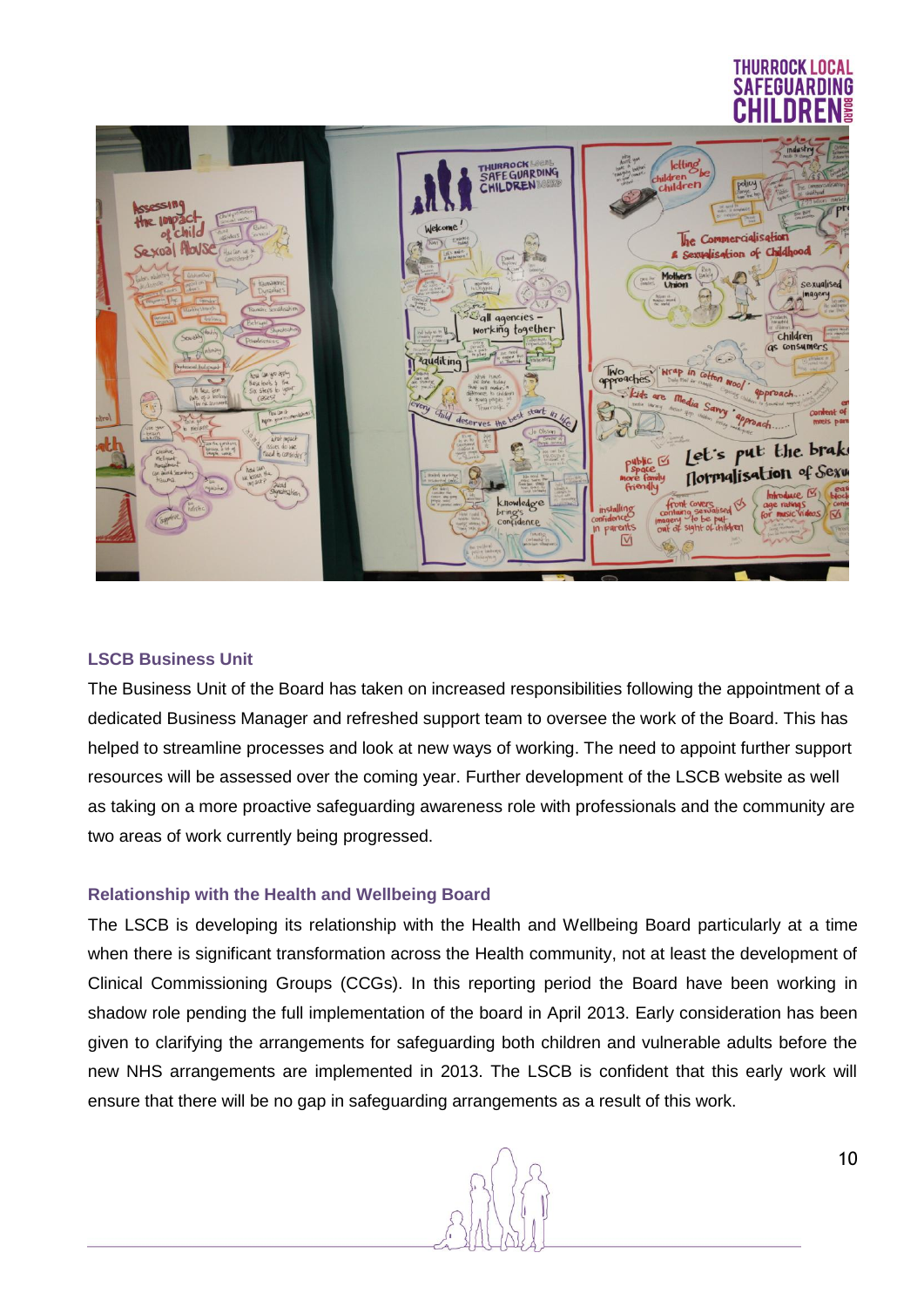

# **LSCB STRUCTURE**

#### **Full Board**

The full board met on four occasions with good attendance from all statutory and member organisations. Areas reviewed and discussed included

- Domestic homicide protocol  $\bullet$
- Who's Looking After the Children our response to children detained by police
- Child Sexual Exploitation
- Section 11 themed audits  $\bullet$
- The activates and reports of the sub groups
- Reflective learning

The Local Authority Lead Member with responsibility for children and young people sits on the board as a participating observer which allows them to participate in discussion but does not have a voting right. This enables another context of the communities' voice to be heard within the LSCB communications framework.

# **Management Executive**

The Board has a number of sub groups which report direct to the Management Executive who are the custodians of the LSCB Business Plan. The Management Executive met eight times during this period. The review of the Business plan is conducted through a clear governance structure and the activities of the sub groups.

The focus and purpose of the groups is to ensure that the LSCB are able to be satisfied that children are safe across Thurrock.

#### **Sub Groups**

The sub groups are the key mechanism in the Board for challenging practice and any gaps or weaknesses in service provision and ensure that the Board is continuing to make a difference to safeguarding practice across Thurrock. They are well supported by partner agencies and all have shown considerable progress against objectives set as part of the current Business Plan. They are all functioning well and their work areas and terms of reference continue to be reviewed to ensure they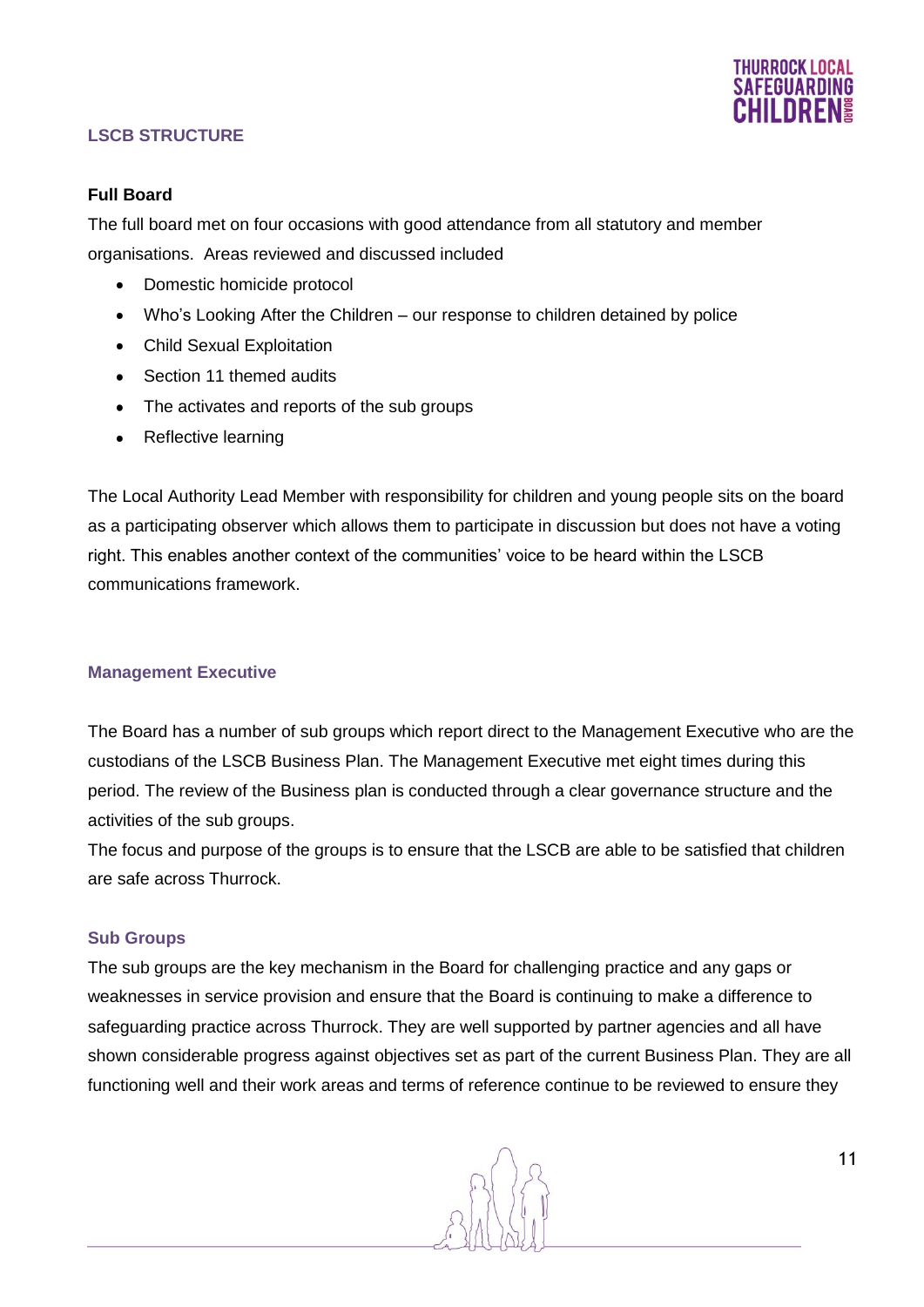

remain fit for purpose. These groups are regularly reviewed to ensure that they are fit for purpose and meet the needs of the LSCB.

#### **Scrutiny and challenge**

For this reporting year the groups of the LSCB comprise of:-

- **↓** Child Death Review Sub Group
- $\overline{\phantom{a}^+}$  Serious Case Review and Audit Group
- **E** Performance Management Sub Group
- $\ddot{\phantom{1}}$  Interagency Training Sub Group

Each sub group has its own terms of reference and business priorities and reports into the LSCB Management Executive. The groups have been given the flexibility to adapt to meet emerging priorities, for instance, new legislation/guidance or serious case reviews that affect safeguarding in Thurrock. Where appropriate they can implement Task & Finish groups to compliment the work undertaken.

#### **Child Death Review**

All child deaths are reviewed as part of the LSCB responsibilities to support learning outcomes. This process is undertaken under the Southend, Essex and Thurrock (SET) procedures at both strategic and operational level. There is a pan Essex Strategic Child Death Overview Panel which aims to identify any lessons to be learned from the death of a child in order to improve the health, safety and wellbeing of all children and to identify modifiable factors which may, when addressed, prevent further such deaths in the future. It provides multi-agency, sub-regional awareness raising sessions around the child death review process and ensures that parents/carers are supported following their loss and are given the opportunity to contribute any comments or questions that they might have to the review of their child's death.

An annual child death report is presented to the Thurrock LSCB and Children's Partnership Board which provides an account and overview of the child death cases reviewed, makes recommendations in relation to further actions and ensures that all recommendations are accounted for and disseminated to relevant partner agencies and stakeholders. A child death review action plan is in place to audit the activities of the group. This quality assurance scrutiny by the Board of the report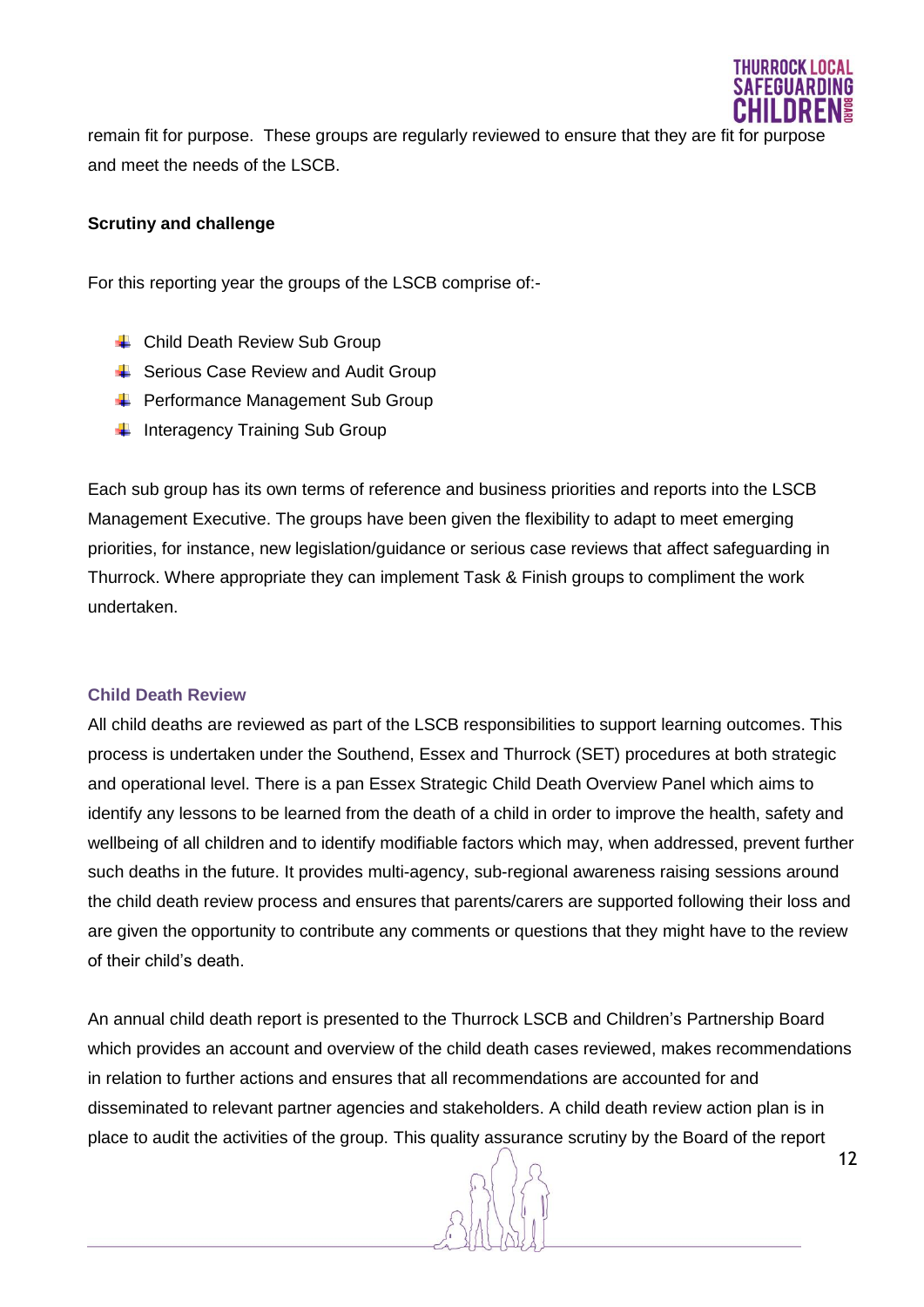

provides reassurance that partners are doing all they can in assessing modifying factors and implementing strategies to reduce those risks.

Geographically based are the Local Child Death Review Panels, which for Thurrock are placed within the South West Essex group. This group assesses the response at a more local level and detailed level. This group is tasked to review all child deaths in the SW Essex area to identify any modifiable factors and make recommendations to the Strategic group and appropriate agency to address any issues.

# **Serious Case Review and Audit Group**

As part of streamlining LSCB business, the process for conducting serious case reviews and audits changed during this reporting period, with the Serious Case Review group and Audit group amalgamating to one group. The meeting structure is now in two parts with the capability of calling partners to attend potential SCR referrals when required and a regular cohort of partner agencies working on the audit process. Outcomes of audits are shown later in the report.

# **Lessons from Serious Case Reviews**

Thurrock did not have any serious case reviews for this reporting period. Other national serious case reviews whose findings had an impact on safeguarding in Thurrock were disseminated to the respective agencies for the learning outcomes to be embedded into practice.

Briefings on lessons learnt from Serious Case Reviews were carried out in 2012/13 and further events are planned for 2013/14 including our conference covering the "Voice of the child", which has been identified in a number of serious case reviews across the country and acknowledged as an area for Thurrock to develop further .

The future work programme of the group is determined by the action plans arising from serious case reviews and a priority for the group is to ensure that all the recommendations are implemented in a timely manner. Briefing staff on the lessons learned from SCR's will continue to be a key activity in the coming year. The group will also be reviewing the SCR process undertaken including considering the feedback from staff involved in managed reviews to continue to improve the process in a supportive learning environment.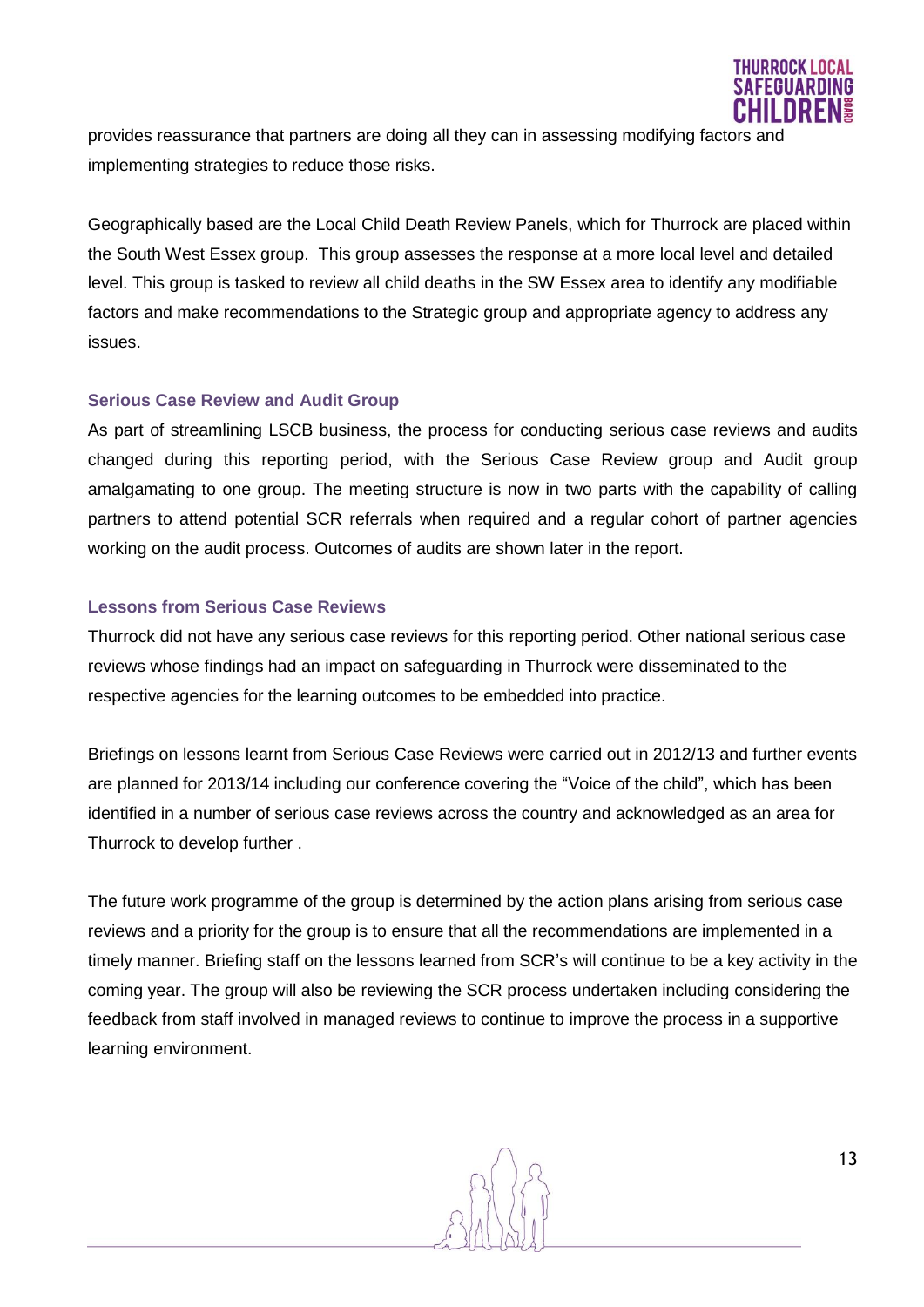

#### **Managed Case Reviews**

The Board undertook a managed review of a case that did not meet the threshold of a serious case review using the SCIE methodology as its vehicle to work with all agencies involved. The full details of the findings can be found in the final report of this review. Further managed reviews are planned for 2013/2014

#### **The Audit Process**

The LSCB Audit group includes representation from Police, Health, YOS, Probation, Housing, Social Care and Commissioned Providers. The members are middle managers or professionals with a specific safeguarding brief. The group met on a four weekly rotation.

The activity and case categories selected for review were selected at random; include single and multi-agency audits which were notified in advance to each representative before the meeting. Each agency representative was then expected to review its own records in relation to the case and the identified practice point e.g. Section 47 Child Protection. Where relevant, notes and case files were brought to the meetings and shared with the group. The focus of the group includes the appropriateness, quality and timeliness of each agency's involvement, not just in the immediate period but also over a longer timeframe where this is relevant. Prime concerns considered are whether children appear to be safe / have been safeguarded, whether they have been the main focus of activity and particularly – when age appropriate – that the children have been spoken to and their views elicited. The emphasis during the early part of the year has been much more focused on whether policy and procedures had been followed. This is still considered important, but the theme has shifted its focus to outcomes of practice and the voice of the child.

#### **Audit Outcomes**

Minutes of the meeting were recorded with comments on each case made by the group. These identified good practice and joint working as well as noting any concerns about the work completed. Where any serious concerns about the safety of a child were identified, these were immediately notified to the appropriate agency and the group requested and received updates on any such case. The findings and outcomes of the Audit Group meetings were reported to the LSCB regularly through the Executive meeting and there is an annual summary of activity provided for the Full Board, so that the overall quality of local safeguarding practice can be evaluated and any lessons for improvement taken forward at both an operational and strategic level.

14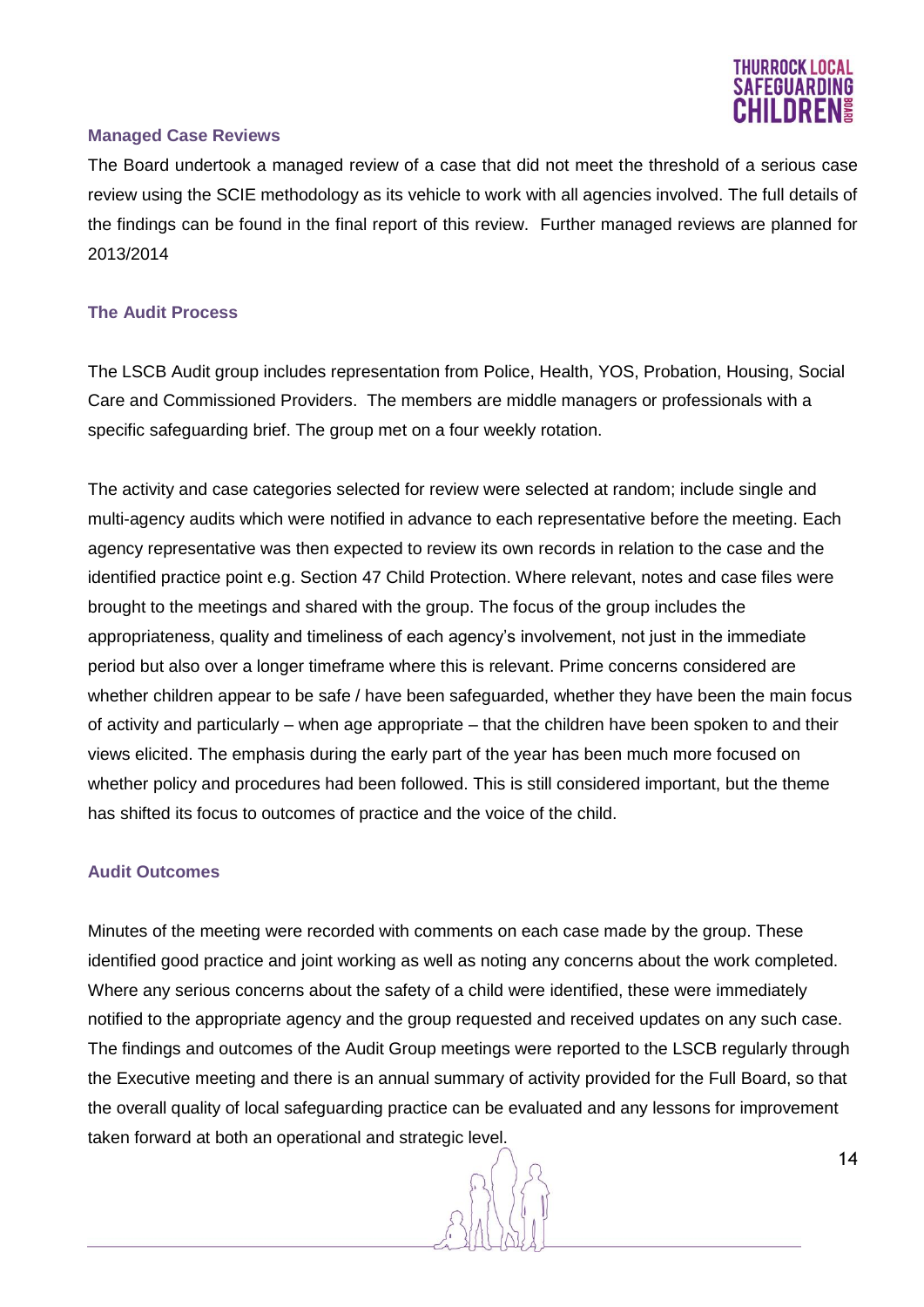

A forward plan has been agreed for future audits' to ensure all safeguarding elements are considered taking into account equality and diversity.

The group has focused on ensuring that learning from its activities is captured and fed back to the appropriate agencies through an action plan process.

Each representative has been keen to ensure that the investment of their time has been an effective means of assessing how well local partners are working together to safeguard children. All members of the group have reported that they have found the audit process a learning opportunity to broaden their understanding and knowledge of the roles and responsibilities of every agency. The group has gradually developed a shared, appropriate expectation of what they would expect to see from safeguarding responses not just from their own agency but also from other agencies.

#### **Audits undertaken 2012/2013**

April 2012 - Audit of 10 Looked After Children cases. This process proved challenging to the group and future audits would be reduced to a maximum of six. It was identified that some education and health elements in some cases needed additional work and this was fed back to those agencies.

May 2012 – Six audits S47 of children with disabilities. The audits showed good partnership working, good record of recording and decision making.

July 2012 – Five audits of children with disabilities. Two of the audits identified the need for more action and improvement within the core assessment process, this information was fed back to Children's Social Care.

October 2012 – Five audits to examine the appropriateness of Threshold for S47. All cases were deemed to be at the appropriate level.

March 2013 – random audit of a single case involving child protection of a child on a plan of two years with complex needs. The audit resulted in practice feed back to Children's Social Care, Probation and Coram a service provider.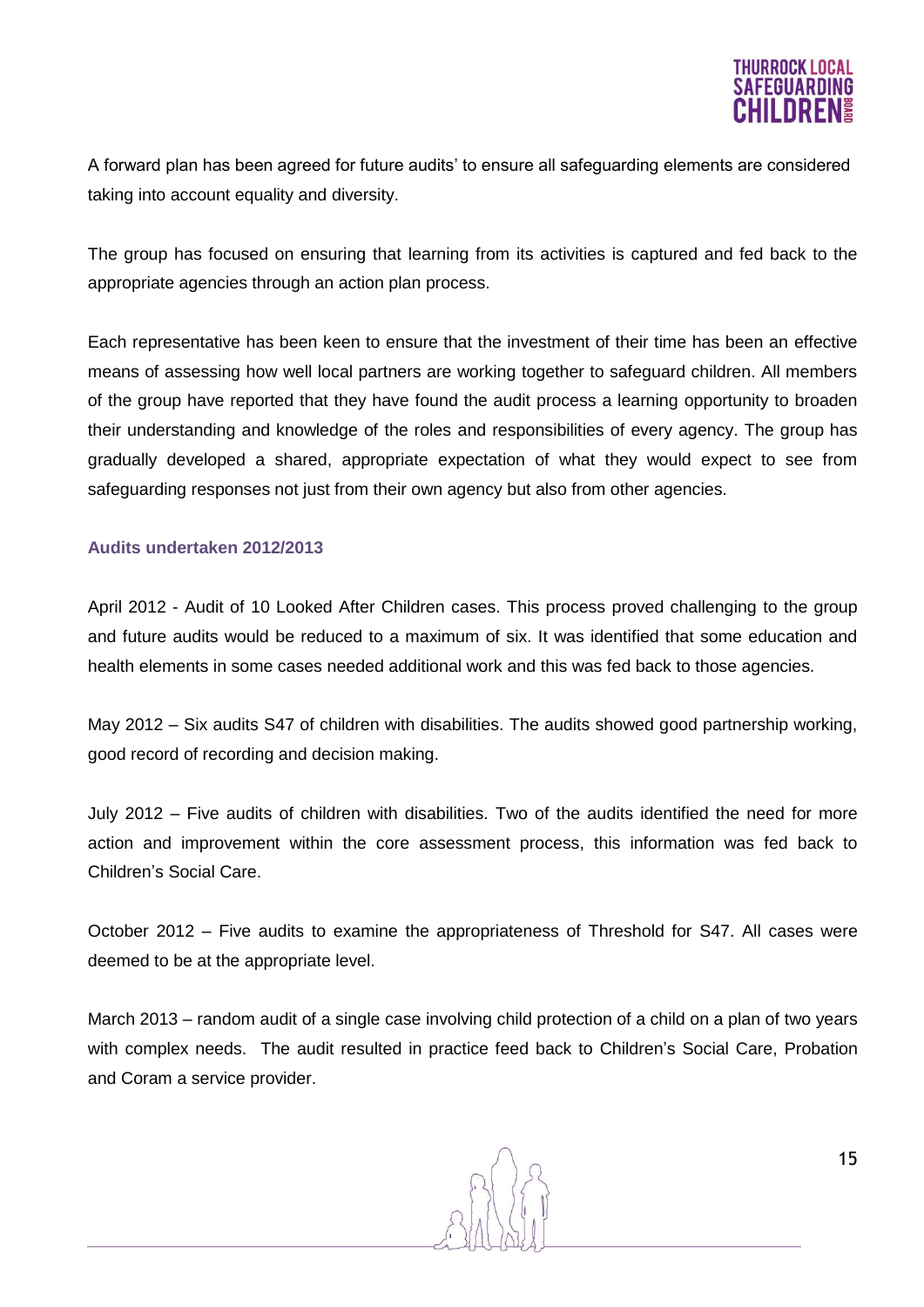

#### **Performance Management Sub Group**

The Performance Management Sub Group monitor the effectiveness of current practice in protecting children in Thurrock from harm, both via ongoing and set pieces of work highlighting any areas of practice that need to be addressed. The Performance Management Sub Group supports the LSCB in the monitoring, promotion and planning of high quality practice in line with the interagency performance management framework.

The sub group monitors and analyses trends in a range of performance indicators and other management information and reports back to the LSCB highlighting areas of concern, themes or significant trends that are occurring.

The LSCB Performance Management Sub Group has developed a framework called the "Thurrock wheel" which has received regional recognition as good practice in monitoring the effectiveness of what is done by the Board partners, individually and collectively, to safeguard and promote the welfare of children.

Continuous performance management is at the core of Thurrock LSCB ethos, ensuring the effectiveness and impact of interagency safeguarding activity makes a difference. Areas of concern, practice, performance issues or areas requiring development identified and evidenced through the performance management framework where highlighted were fed back to agencies. The Chair of the sub group reports directly to the LSCB Executive in respect of the progress and impact of safeguarding in Thurrock.

During 2012-2013 the sub group established a themed programme of quality assurance examining practice and service delivery in order to provide a systematic approach to organisational learning and development which resulted in improved safeguarding for children and young people in Thurrock.

The group examined performance in the following areas:

- $\ddot{\phantom{1}}$  Are we sure that no two children will die as a result of the same system failure/s
- $\ddot{\bullet}$  Is the Children's workforce fit for purpose
- $\triangleq$  Are we satisfied with the quality of care for any child not living with its parent, a close relative or someone else with parental responsibility
- $\perp$  Child death review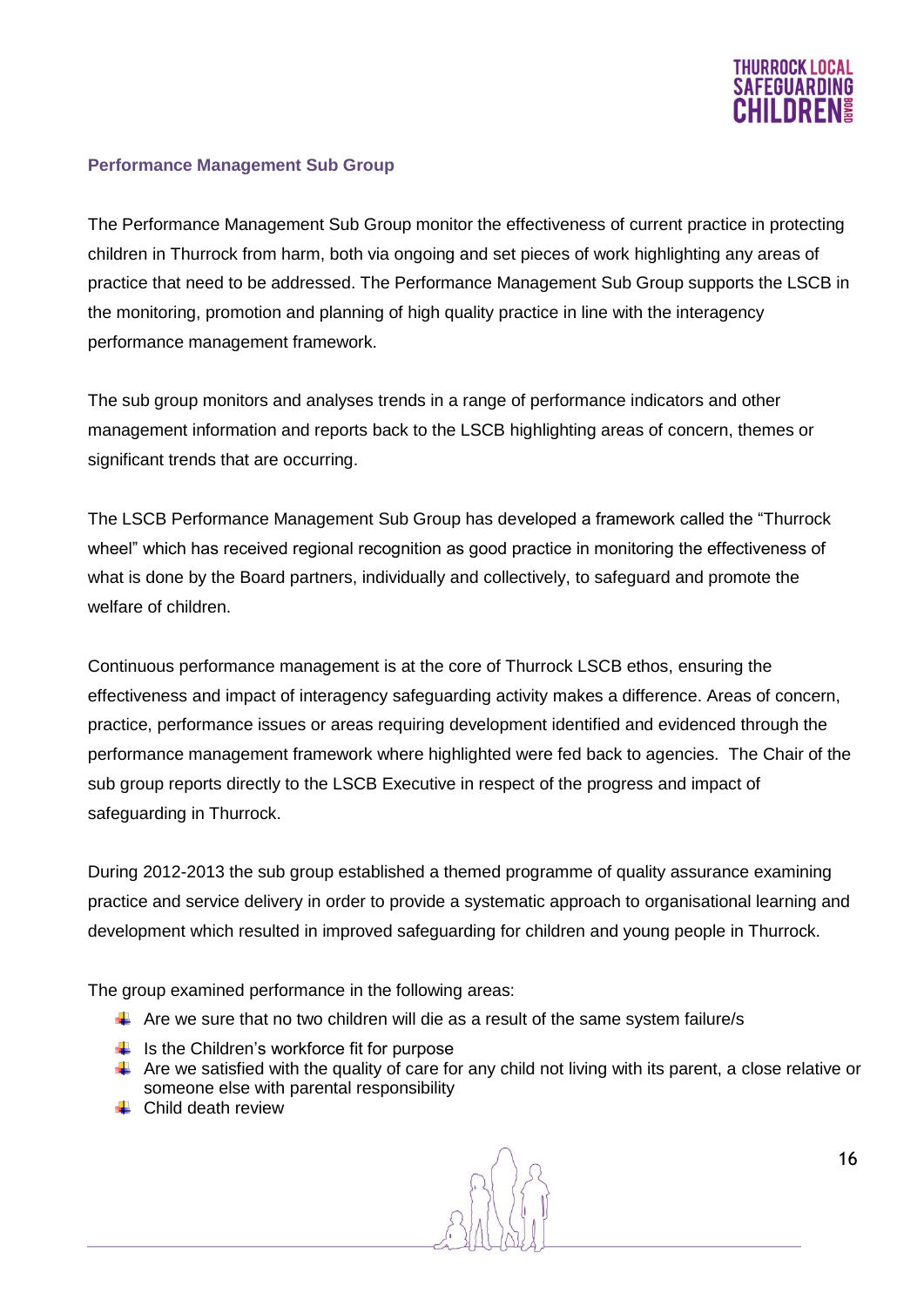

The outcome of each performance review was recorded on an action matrix and updated by the relevant organisation.

# **Training Sub Group**

The Training Sub Group has a key role in ensuring that each agency delivers effective child protection training of professionals and volunteers who work with children, young people and their families or services that affect the safety and welfare of children. It is the responsibility of the LSCB to ensure that multi-agency training on safeguarding and promoting welfare that meets local needs is provided. The purpose of the training is to develop and promote shared understanding amongst safeguarding partners around the tasks, processes, principles, roles and responsibilities for safeguarding children promoting their welfare to result in better outcomes for children and young people in Thurrock.

Two new members joined the group representing NHS South Essex and Adult Social Care. Adult Social Care were keen to engage with the group and their role in the group both strengthens its overarching expertise but also provides a clear route into adult social care for promotion of training for the inter-agency workforce. Other individuals or agencies with specific expertise join on a short-term basis to focus on individual pieces of work as appropriate.

The group is seeking to identify an individual who has an overarching involvement with schools and education who has the capacity to join the group and this continues to be a challenge. The group would benefit significantly from having an education representative involved. There are Head Teachers who would be willing to sit on the group however, whilst this would provide an education perspective it would potentially still leave gaps in terms of allowing the group to engage with schools as a whole.

The group has also benefited from the involvement of the LSCB and Children's Partnership Business Manager, providing clearer links to priorities across the partnership and an increased level of accountability going forward into 2013-14 The dedicated administrative support from the LSCB and Children's Partnership administrator is also starting to have a positive impact, to administer a larger training programme during 2013-14.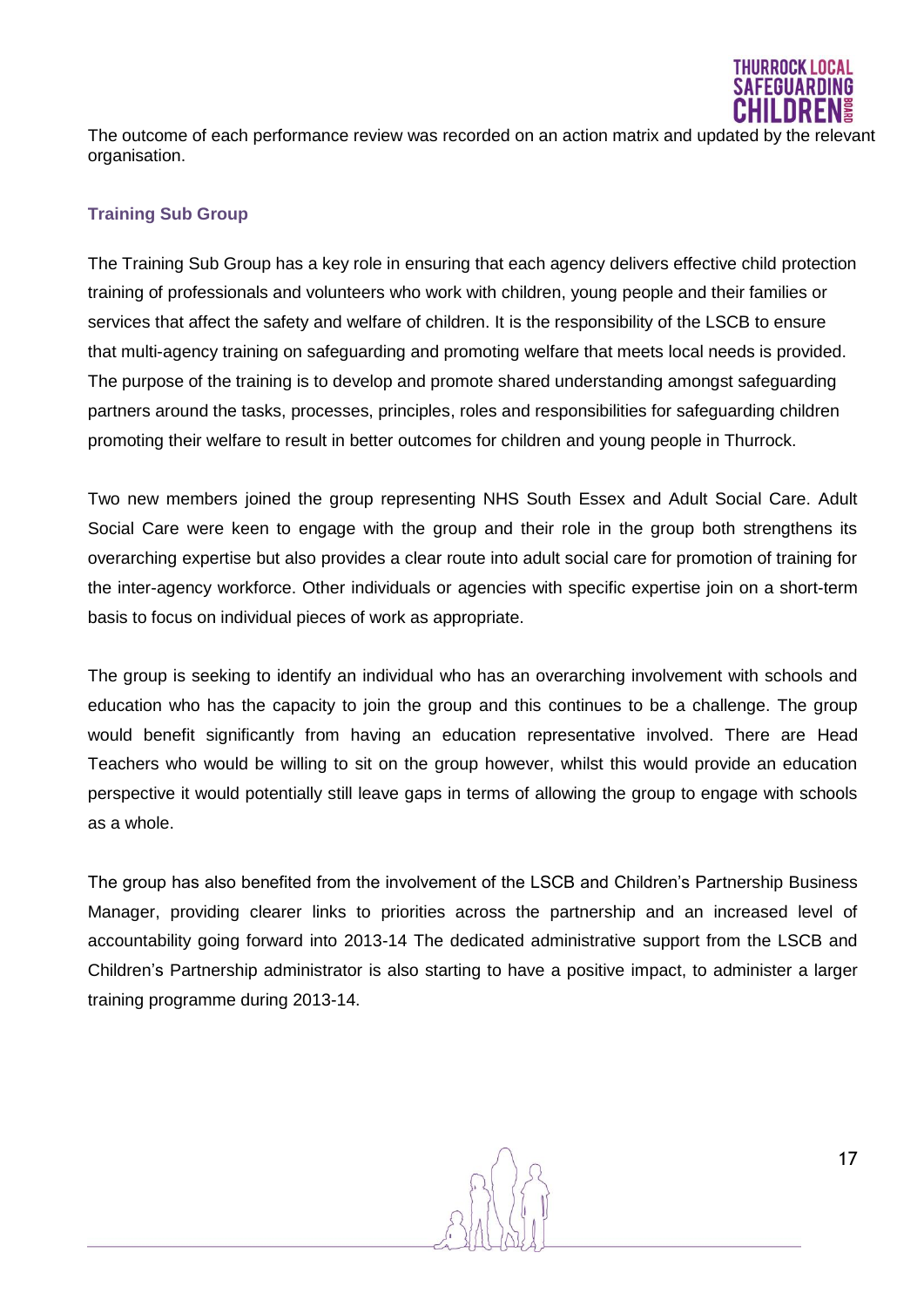

#### **Training Provision**

#### **Inter-Agency Child Protection Training**

Four sessions were scheduled for 2012-13. One of these in October 2012 was cancelled due to low levels of bookings despite wide circulation. This training was delivered directly by members of the training group with representatives from Children's Social Care, Health, Basildon & Thurrock University Hospital, South Essex Partnership Trust, Essex Police and Adult Social Care. A review of the content and format of this training was completed following the November delivery and refreshed. The new format is based on case studies developed by Essex Police and has focused on using scenario's and case studies as vehicles for learning , drawing out key themes and good practice as appropriate. The group are encouraged by the initial response from participants to this training. The group wish to acknowledge the involvement of DI Tracy Wheeler, Essex Police during the development and embedding of the new inter-agency child protection materials

One challenge created through the introduction of the new format is a decision to reduce the number of places per course by half, a reduction from 50 to 25 places. Whilst this has ensured that there is more opportunity to engage with all participants it has also meant that towards the end of 2012-13 demand for training outweighed supply. This is being addressed in the programme for 2013-14, with the number of facilitators for each session being scaled down in order to allow for more sessions to be delivered with minimum impact on facilitators' regular workload.

#### **Online Exploitation of Children & Young People**

This training was delivered on two occasions by the Detective Sergeant from Essex Police Online Investigation Team. There was a high response to this training with a total of sixty-five staff attending across the two sessions, indicating that many professionals are aware not only of the increasing risk of safeguarding issues arising through use of online media but also their own need to be informed in order to start to address some of these issues within their agencies. This training will be continued in the 2013-14 training calendar complementing the work of the childrens Partnership E-safety group as the local response to E-safety issues continues to be progressed.

#### **Child Protection – Growing a Questioning Culture**

This training was delivered on three occasions in response to recommendations from the SCIE review undertaken by the LSCB on Baby J. An external provider undertook the training which aimed to support professionals to identify how we ensure a consistent, child focused approach in our decision making, the importance of recognising the impact of self on decision making, identifying how we can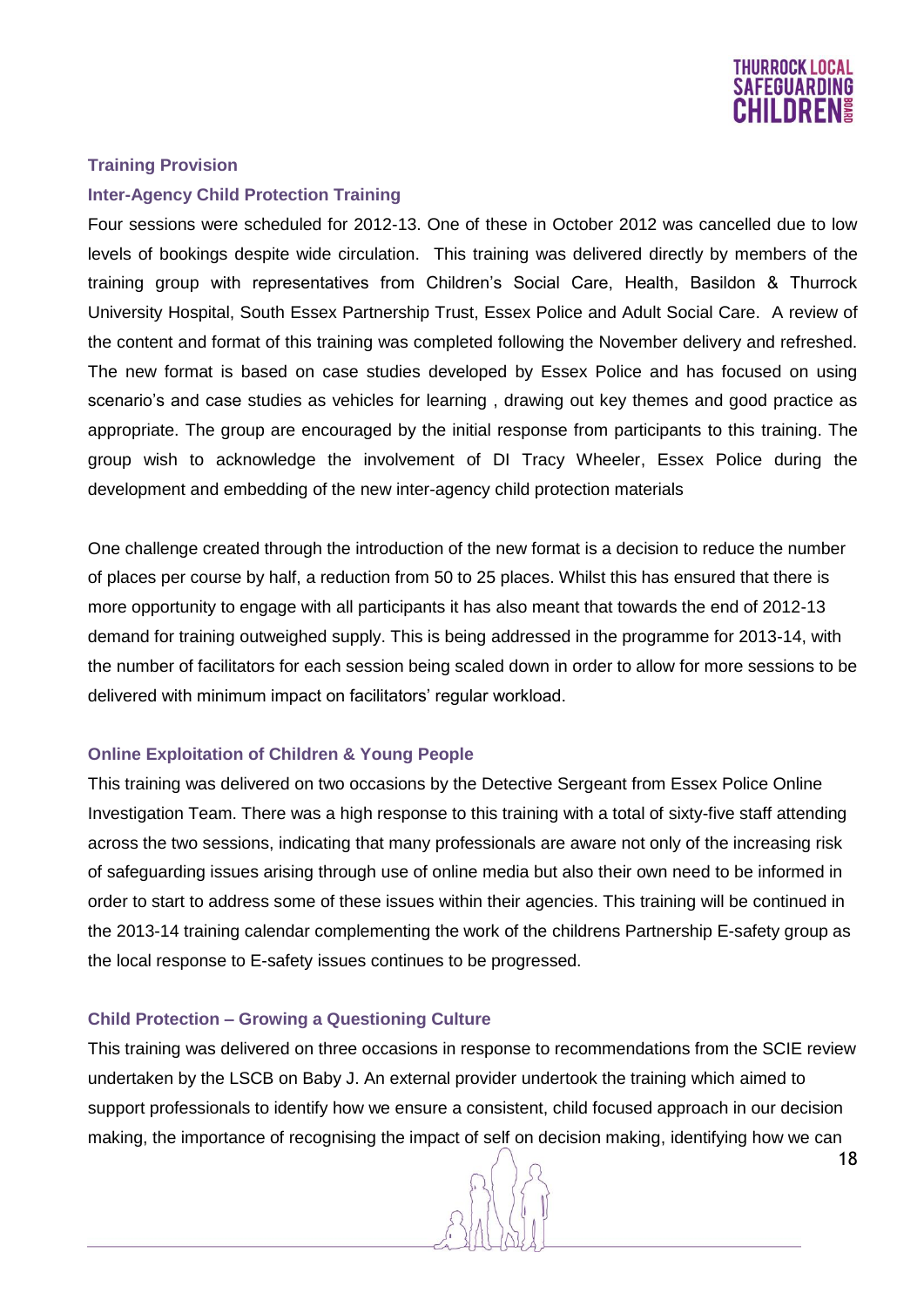

remove barriers to being child focused in our decision making and the importance of owning our professional judgment and growing a questioning culture. Training was targeted at Team Manager or Service Manager Level in Social Care, Health, Police and Early Years Private, Charitable and Faith Organisations with a total of sixty-two staff attending.

# **Facilitators training**

Recognising the need to further develop the facilitation skills and confidence of the training group members directly involved in delivering training, a 1 day facilitation skills training was commissioned in March 2013. The nine staff participating already had experience of training delivery and this bespoke course served to build on their experience. Additional representatives from health and social care joined the group as part of the long term plan for more frequent delivery. The Learning was put into practice in April 2013 with a noticeable increase in confidence and skills in facilitating group learning.

# **Training Attendance**

| <b>Training</b>                                                                 | <b>Number of</b> | <b>Total</b>    | <b>Total Attended</b> |            |                                                         |                                        |        |                |                |                |                      |                             |
|---------------------------------------------------------------------------------|------------------|-----------------|-----------------------|------------|---------------------------------------------------------|----------------------------------------|--------|----------------|----------------|----------------|----------------------|-----------------------------|
| <b>Event</b>                                                                    | <b>Courses</b>   | <b>Attended</b> | Housing               | Children's | <b>Voluntary &amp;</b><br><b>Social Care</b><br>Private | ಯ<br>earning<br>Universal              | Health | Education      | Early Years    | Police         | <b>Foster Carers</b> | <b>Adult social</b><br>Care |
| Inter-agency<br><b>Child</b>                                                    | 1/10/12          |                 |                       |            |                                                         | Cancelled due to low level of interest |        |                |                |                |                      |                             |
| <b>Protection</b>                                                               |                  |                 |                       |            |                                                         |                                        |        |                |                |                |                      |                             |
| Inter-agency<br><b>Child</b><br><b>Protection</b>                               | 3                | 82              | $\overline{4}$        | 11         | 9                                                       | $\overline{0}$                         | 22     | 29             | $\mathbf{0}$   | 6              | $\overline{0}$       | $\mathbf{1}$                |
| <b>Online</b><br><b>Exploitation</b><br>of Children<br>& Young<br><b>People</b> | $\overline{2}$   | 65              | $\overline{0}$        | 25         | $\overline{14}$                                         | 13                                     | 5      | $\overline{4}$ | $\mathbf{1}$   | $\overline{1}$ | $\mathbf{1}$         | 1                           |
| <b>Child</b><br><b>Protection</b><br><b>Growing a</b><br>Questioning            | 3                | 62              | $\overline{0}$        | 15         | 14                                                      | 5                                      | 5      | 12             | $\overline{0}$ | 11             | $\overline{0}$       | $\overline{0}$              |

19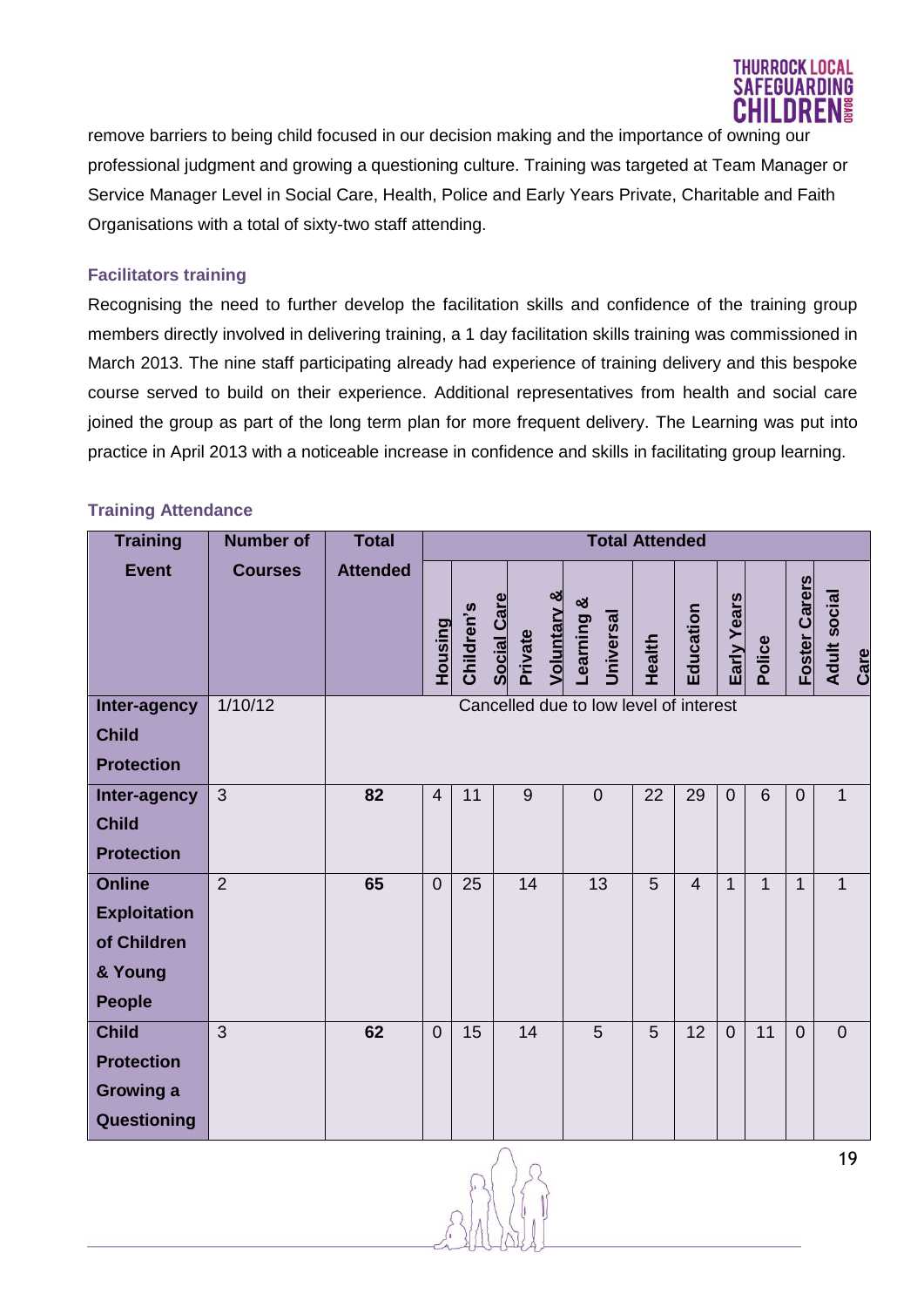|                |  |  |  |  | .<br><b>SAFEGUARDING</b><br><b>CHILDREN!</b> |  |
|----------------|--|--|--|--|----------------------------------------------|--|
| <b>Culture</b> |  |  |  |  |                                              |  |

- The total number of attendees for the period April 2012 April 2013 is 209
- Of this 209 the percentage of attendance across the recorded sectors is as follows:

| <b>Sector</b>                    | Percentage of Total attendance recorded in |  |  |  |  |  |  |  |  |
|----------------------------------|--------------------------------------------|--|--|--|--|--|--|--|--|
|                                  | sectors                                    |  |  |  |  |  |  |  |  |
| <b>Children's Social Care</b>    | 25%                                        |  |  |  |  |  |  |  |  |
| Learning & Universal Outcomes    | 8.5%                                       |  |  |  |  |  |  |  |  |
| Private Voluntary & Faith Sector | 18%                                        |  |  |  |  |  |  |  |  |
| Health                           | 16%                                        |  |  |  |  |  |  |  |  |
| Education                        | 22%                                        |  |  |  |  |  |  |  |  |
| <b>Early Years</b>               | 0.5%                                       |  |  |  |  |  |  |  |  |
| Police                           | 7%                                         |  |  |  |  |  |  |  |  |
| <b>Foster Carers</b>             | 0.5%                                       |  |  |  |  |  |  |  |  |
| <b>Adult Social Care</b>         | 0.5%                                       |  |  |  |  |  |  |  |  |
| Housing                          | 2%                                         |  |  |  |  |  |  |  |  |

# **Highlights**

- o New content and model of delivery for Inter-agency Child Protection training has been developed and implemented with positive feedback from participants regarding their learning from the programme
- o Since introducing the new programme for Inter-agency Child Protection training demand has increased
- o Adult Social Care representation on training group has strengthened the groups capacity to encourage joint working across children's and adults services
- o Online Exploitation training has been well received with each training identifying that there is still a significant lack of awareness across the workforce as to the real challenges in this area of work
- $\circ$  Investment in the skills of the training group and an increase in trained facilitators reduce the need to commission external providers and strengthen the effectiveness of local delivery with a local perspective, allowing budgets to be used more effectively.

THIIRROCK LOCAL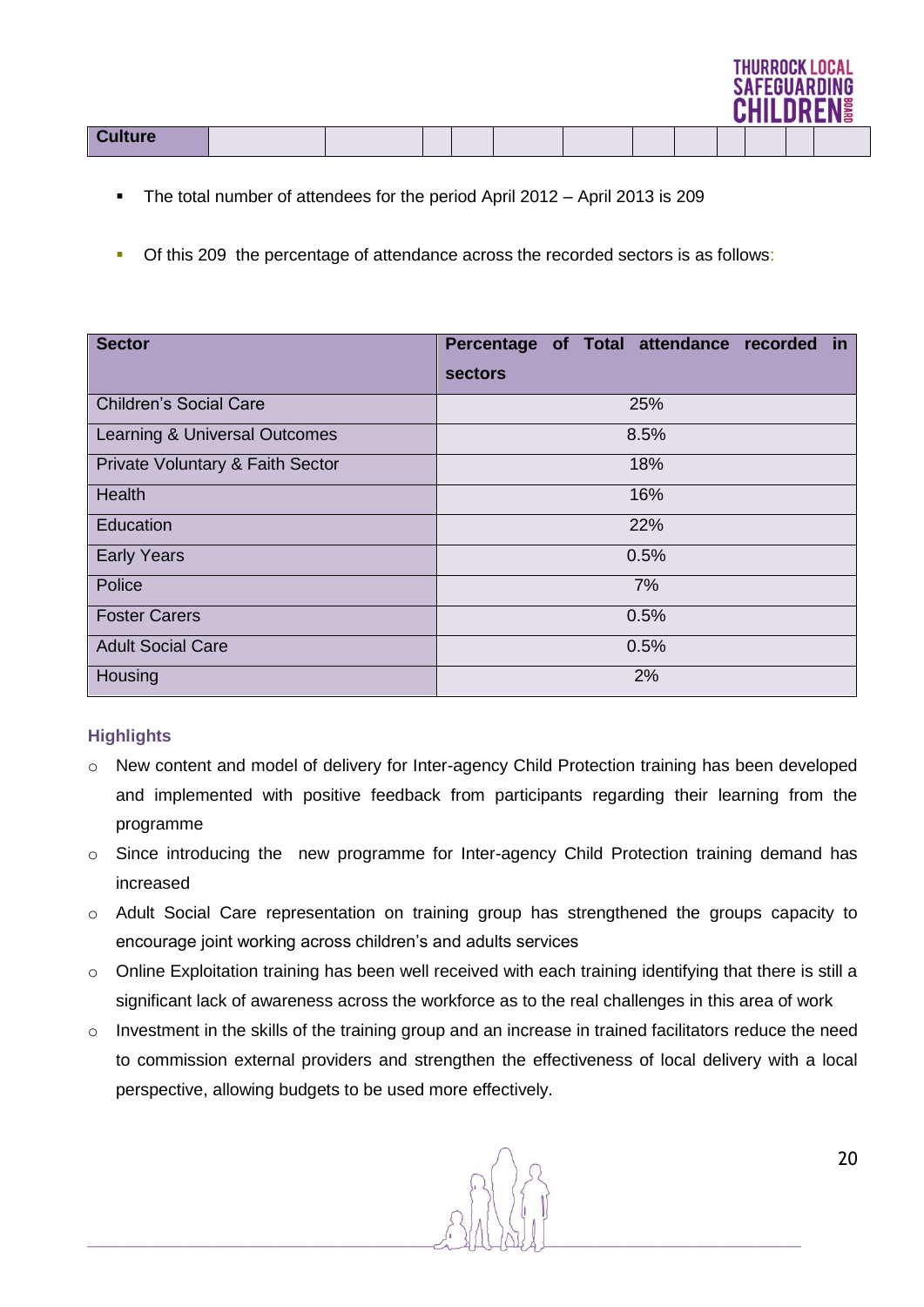

o Administrative support has allowed for training places in the second half of the year to be more evenly allocated across the partner agencies, ensuring that training truly is "inter-agency"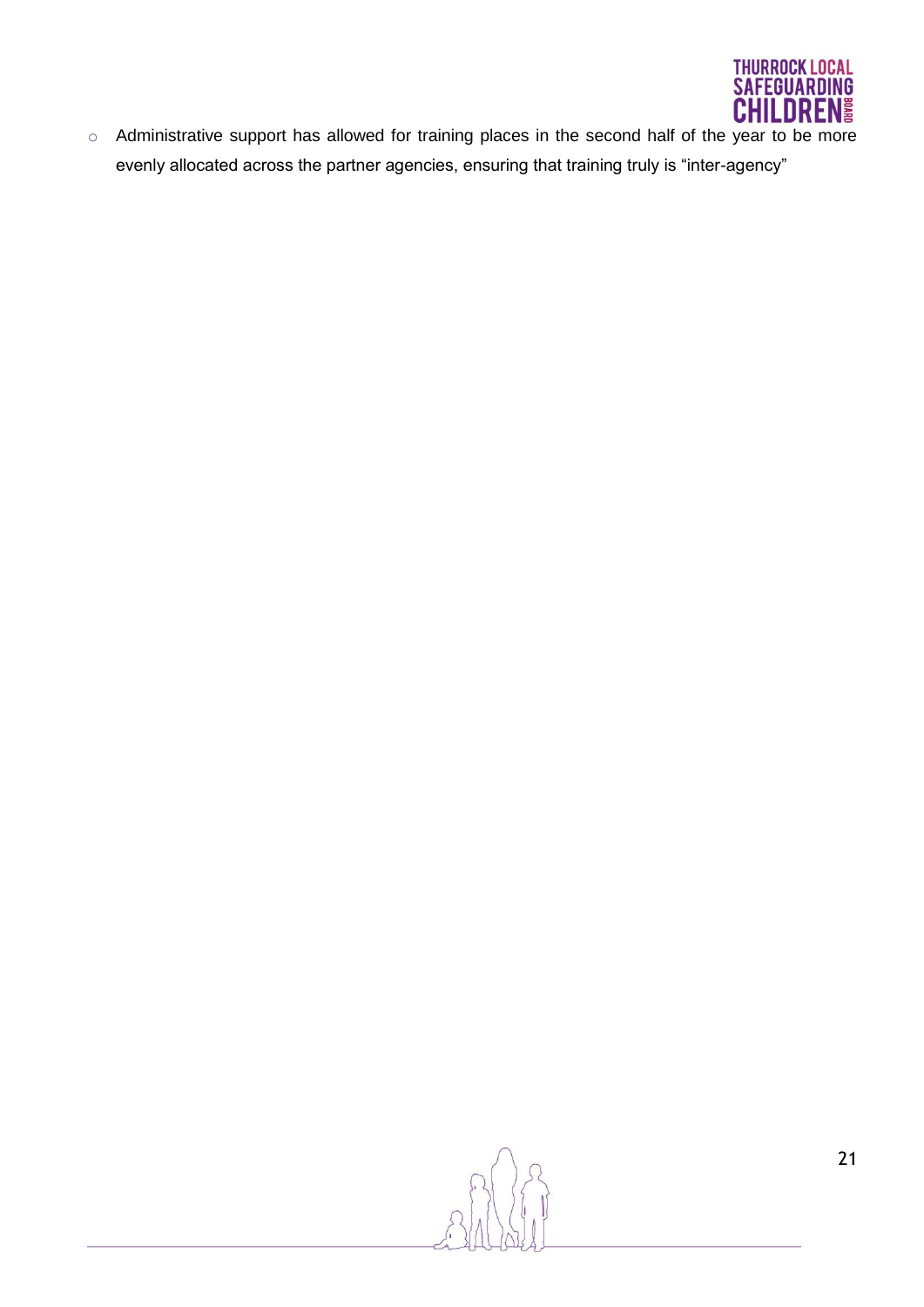

# **Challenges**

- o Of the total 352 training places offered in 2012-13, 209 were filled. The group need to give consideration as to how training is promoted, whether it is being targeted appropriately, if it is meeting the needs of the workforce and are all partners supportive of inter-agency training.
- $\circ$  Long-term evaluation of impact of training continues to remain a challenge due to the vast nature of the workforce of which only a small percentage receive inter-agency training. There are a significant number of other variables which all impact on improvements in practice making it difficult to pinpoint the exact impact of training.

#### **FINANCE AND RESOURCES**

The LSCB is funded through partner agency contributions and any income generation provision. These monies are used to pay for management of LSCB business. This includes Serious Case and Managed Reviews; Independent Chairing of the LSCB, the LSCB Business team, costs associated with LSCB and sub group meetings, multi agency training, publications and procedures relating to safeguarding.

The budget is managed through the Local Authority budgetary procedures system by the LSCB Business Manager. A breakdown of the financial position for 2012/13 is shown below.

| <b>Income 2012/2013</b>            |                         | <b>Expenditure</b>                     |           |
|------------------------------------|-------------------------|----------------------------------------|-----------|
| Health                             | 15,000.00               | LSCB Independent Chair (inc VAT)       | 14,893.65 |
| Police                             | 15,000.00               | LSCB Manager Cost - inclusive          | 28,529.49 |
| <b>CAFCASS</b>                     | 550.00                  | <b>LSCB Administrator - inclusive</b>  | 6,960.25  |
| Probation                          | 9,500.00                | Recruitment Costs 2012/13 (inc<br>VAT) | 0.00      |
| LA                                 | 35489.74                | <b>LSCB Training Programme</b>         | 4,161.70  |
|                                    |                         | Child Death Review Administrator       | 6,000.00  |
|                                    |                         | Annual Conference                      | 4,888.07  |
|                                    |                         | Serious Case/Mgt Reviews               | 736.80    |
|                                    |                         | Promotional                            | 0.00      |
|                                    |                         | Venue hire for LSCB events             | 0.00      |
|                                    |                         | Other expenses (Chronolator fee)       | 1,044.00  |
|                                    |                         | Contingency                            | 260.00    |
|                                    |                         | Stationery                             | 63.48     |
|                                    |                         |                                        |           |
| <b>Total Income</b>                | 75,539.74               | <b>Total Expenditure</b>               | 67,537.44 |
| C/F 2011-12                        | 68,641.00               |                                        |           |
|                                    |                         |                                        |           |
| <b>Total Budget</b><br>C/F 2013-14 | 144,180.74<br>76,643.30 |                                        |           |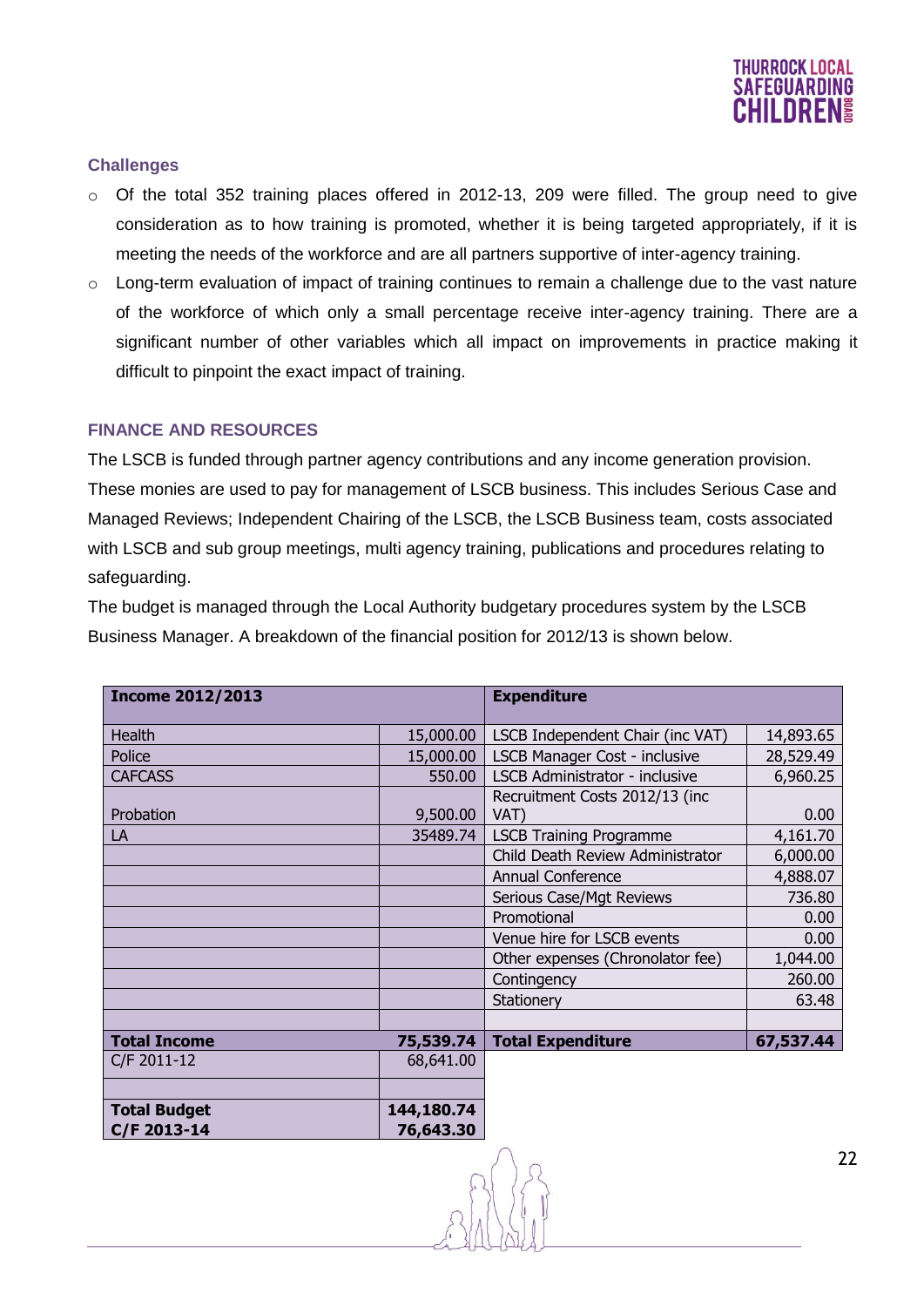

#### **Troubled Families Programme**

Thurrock Council and its partners are participating in the Troubled Families initiative. This is a national programme developed to address issues of crime and anti-social behaviour, children not engaged in education and worklessness. The initiative will target around (600) families over three years to help them to turn their lives around and in particular the lives and prospects of their children. Families will be offered intensive interventions to address the difficulties that they have. The LSCB is interested and involved in this work at a strategic level as the success of the programme will have positive benefit around the safety and wellbeing of children in Thurrock. The programme is in its early stages with the first families being offered intervention over summer 2012 and the LSCB will receive regular progress reports and updates throughout the year.

#### **Sexual Exploitation**

The majority of children in the UK grow up safe from harm however there are a small number of children who are being sexually exploited and it is thought that this is an area which is under-reported. Research has shown that this abuse can be perpetrated by individuals from all sections of society and can be targeted at boys and girls from all sections of society. There are certain factors in a child's life that can make them more vulnerable to being sexually exploited, for example the links between children who go missing and those who are sexually exploited are well documented. Thurrock LSCB has made substantial progress in working to improve outcomes for children who go missing from home or care or who are at risk of sexual exploitation. The Children's Partnership has a Missing Children Panel which has oversight of the picture of children who go missing in Thurrock. They also review individual cases and have highlighted some children who are at risk of CSE and take positive action to meet their safeguarding needs and provide a report to the LSCB for scrutiny. The Government has also made sexual exploitation a priority and has produced a Tackling Child Sexual Exploitation Action Plan and also a cross-Government strategy on missing children and adults. The LSCB has been reviewing the Children's Commissioners Interim findings on CSE (October 2012) and has been working on its own action plan to quality assuring its systems and processes against the reports recommendations and making sure that those who come into contact with children and young people are aware of possible signs of sexual exploitation and how to respond. Further work in this area is seen as a priority for the LSCB in the coming year.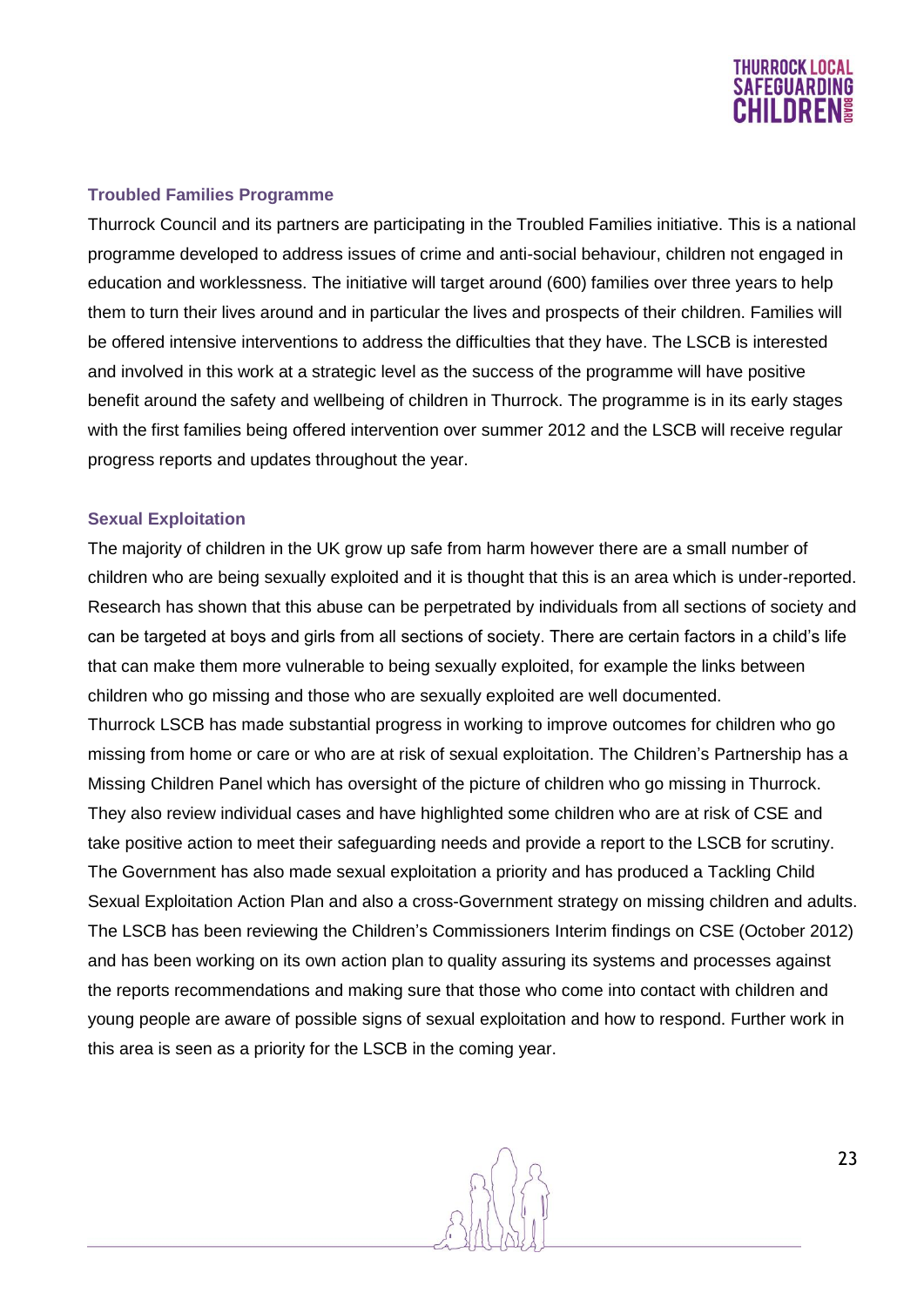

#### **Lay members**

The Board now has one volunteer lay member whose role has been essential in offering the 'community voice' to the Board and challenging what the Board does. They have a standing agenda item at board meetings and provide a positive challenge to partners picking up local media and community voice building the link between the strategic works of the Board and the local community. Thurrock LSCB have been very fortunate in having a lay member who is well known within the community which has proved invaluable in assisting with community awareness and supporting events including the Christmas party and presents for our Looked After Children. We are currently actively seeking a second lay member.

#### **Allegations Management**

The Local Authority Designated Officer (LADO) has close links with the LSCB who monitors the recommendations and outcomes of allegations of abuse against those who work with children ensuring completion within timescale.

The LSCB has a duty to ensure that all allegations of abuse or maltreatment of children by a professional, staff member, foster carer or volunteer will be taken seriously and treated in accordance with consistent procedures. The Board needs to ensure that there are effective inter-agency procedures in place for dealing with allegations against people who work with children. During this reporting period there are have been 38 referrals to the LADO, this is consistent with the previous years reporting.



The outcomes from allegation investigations in Thurrock show that the proportion resulting in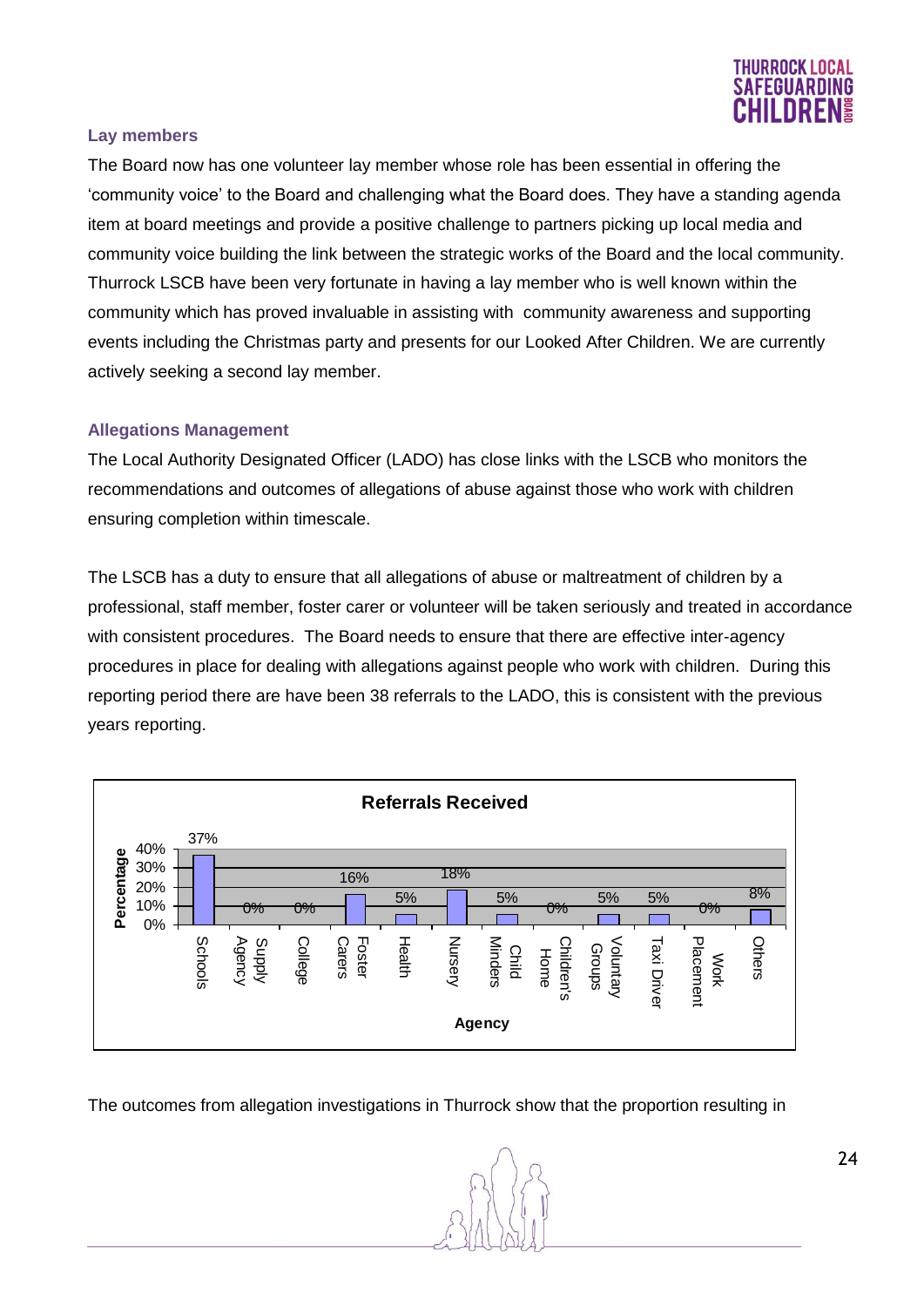

no further action is 47% this may be due to the fact that schools are reporting all allegations that are made. The LSCB will continue to monitor this.

#### **LSCB Action:**

- $\ddot{\phantom{1}}$  The Board will make recommendations to the Inter-Agency Training Group to provide further awareness training and the roles of agencies in disclosing to the LADO.
- $\ddot{+}$  The LSCB will write to every agency reaffirming the requirement to use the Designated Officer procedures to investigate allegations and set a clear expectation for all statutory and voluntary agencies to nominate a designated senior officer for ensuring any allegations are referred to Thurrock LA for investigation

#### **Good examples of safeguarding practice**

The LSCB are pleased to acknowledge some of the excellent work undertaken in safeguarding children and young people by the Children's Partnership, Community Safety Partnership and local community and voluntary organisations that contribute to making Thurrock a safe place and supporting Thurrock overarching vision

*Thurrock*: A place of **opportunity**, **enterprise** and **excellence**, where **individuals**, **communities** and **businesses** flourish to live.

#### **Highlights**

- Positive alcohol strategy and proactive operations to combat and reduce underage drinking
- Violence against Women Strategy and Implementation Plan

#### **SAFEGUARDING INSPECTIONS**

Thurrock had an inspection of its Youth Offending Service (YOS) in 2012, an Ofsted inspection of Safeguarding and Looked After Services (SLAC) in June 2012 and an inspection of Fostering Services in March 2013. The YOS inspection rated the service as Creditable, while the other two inspections found the service to be rated as Good.

The SLAC inspection found the overall effectiveness of safeguarding services in Thurrock to be good. Commenting on good safeguarding outcomes for children and young people, with good examples from the Youth Offending Team and Education Services. The inspection identified some areas for improvement, immediate actions around agreements between Children Social Care and CAF is reached and understood, where thresholds are not met and that there is a good understanding of the pathways to the Sexual Assault Referral Centre.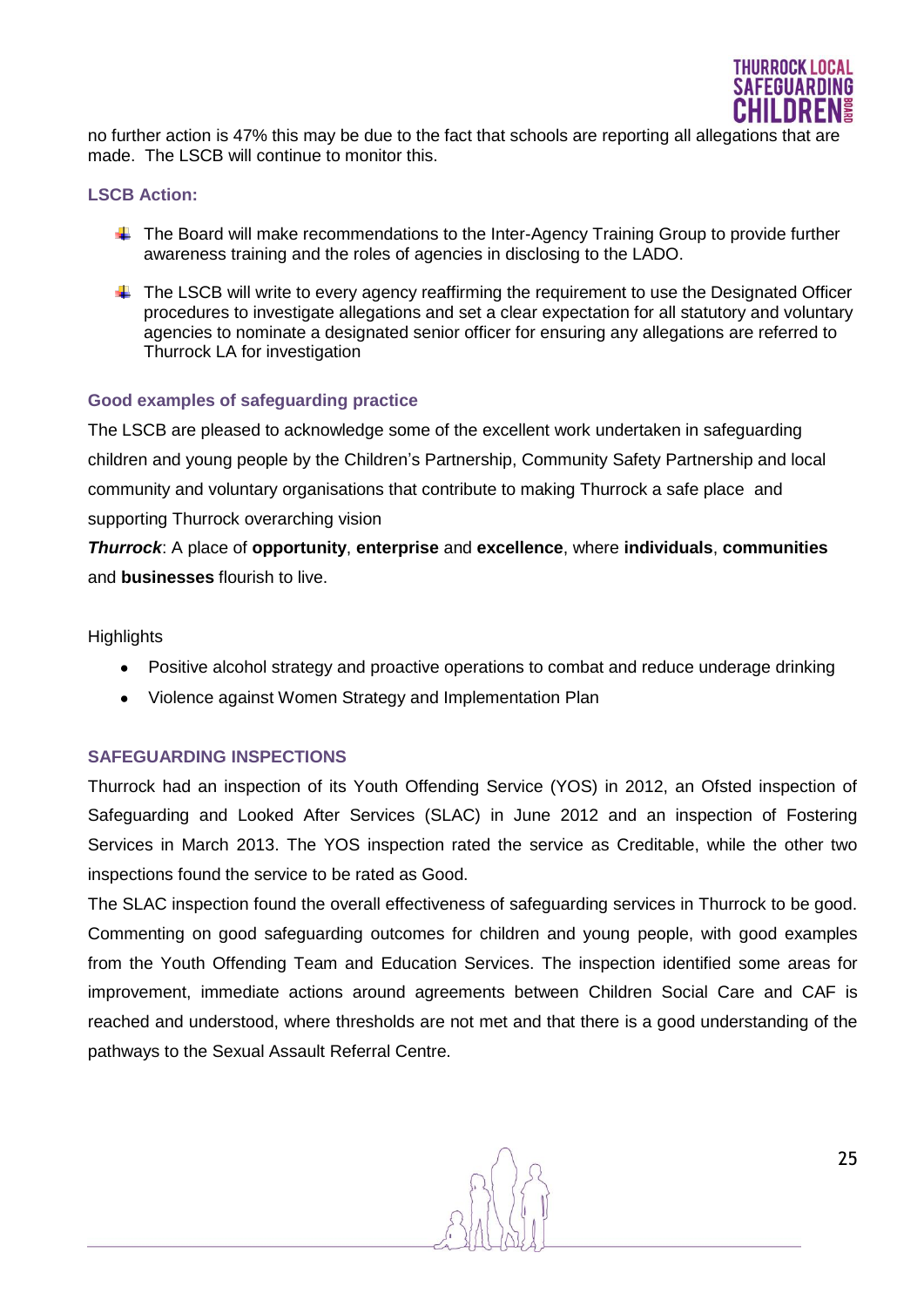

Other actions were, written outcomes sent to refers, all actions and decisions to be recorded on each child's file at the same time, including siblings, case records to include a chronology, risk assessments to be included before assessments are signed off by managers, Child Protection and Child In Need plans to be SMART.

Further work to improve the awareness of Private Fostering, ensure that all health providers to be fully engaged and make appropriate referrals to the CAF process, NHS South Essex and Basildon & Thurrock University NHS Foundation Trust to ensure that staff should have regular planned supervision.

Each of these recommendations was formulated into an action plan, and all have been completed and audits undertaken to measure compliance and effectiveness.

# **SAFEGUARDING PERFORMANCE OVERVIEW**

# **THRESHOLDS**

Thurrock continues to apply its thresholds rigorously and whilst always traditionally significantly high numbers of referrals recent years has seen a decrease in referrals to just below that of the national and statistical neighbours. The implication of the Early Offer will help to strengthen the interface between Children's Social Care and partner agencies in terms of cases that do not meet the threshold for Social Care involvement. Data on repeat referrals shows Thurrock over the last 3 years consistently below the national and benchmark average. This suggests Thurrock is accurate in determining what kinds of cases need to come into the service and understanding of this threshold is very well understood by partners. Nevertheless the referral rate into the service remains an area for vigilant attention.

| Rate of Referrals per<br>10,000 | 2008 | 2009 | 2010 | 2011 | 2012 | 2013          |  |
|---------------------------------|------|------|------|------|------|---------------|--|
| National rate                   | 490  | 497  | 548  | 555  | 534  | Not available |  |
| <b>Stat Neighbours</b>          | 427  | 525  | 560  | 550  | 555  | Not available |  |
| <b>Thurrock</b>                 | 528  | 1046 | 671  | 416  | 374  | 457           |  |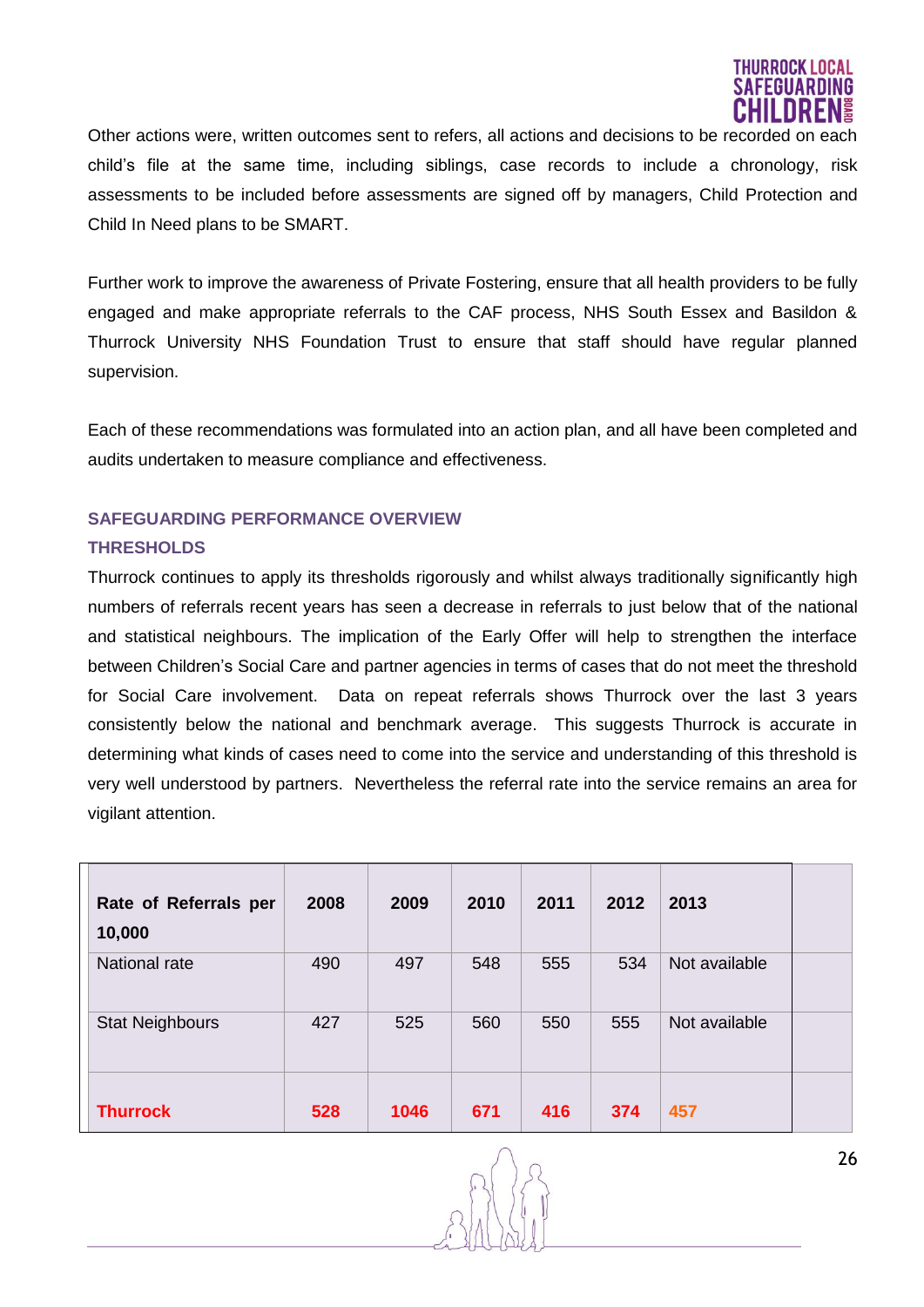# **THURROCK LOCA \FEGUARDI**I

100% of new referrals in Thurrock have a management decision within 24 hours as to whether further intervention is required. Rates of Initial Assessments are in line with our referral rate above both National and Statistical Neighbours (436 per 10,000, national 398).

Compliance with timescales is strong. 83% of Initials are completed within timescale, against a National Average of 77% and Statistical Neighbour average of 76%. Thurrock currently completes 370 Cores per 10,000 against a National Average of 195 and Statistical Neighbour is 209. Timescales on Cores are 74% completed within 35 days in Thurrock against a National Average of 76% and Statistical Neighbour average of 79%. Thurrock has seen a decrease in performance in this area in recent months, this is due to management changes, however plans are in place to address the performance in this area. Given the high number of Core Assessments completed the current performance is still fairly impressive.

A number of hypotheses have been tested to explain the differences between core activity in Thurrock and activity elsewhere. We have found little evidence that Initials are being progressed to Cores in order to artificially inflate timescales performance. Staff has been fully engaged in the human rights discussions about over-intervention in the private lives of families. The rate of Child Protection enquiries in Thurrock stands at 160 per 10,000, the National Average is 110, Statistical Neighbour 111. This accounts in part for the higher than average rate of Cores. We believe that our practice is very robust in updating Cores on open cases, which again may explain in part our high numbers. Thurrock remains satisfied from internal and external scrutiny and testing that our threshold for Child Protection enquiries is robust.

The rate of children subject to Child Protection plans is high; Thurrock - 53 per 10,000; National - 38; Statistical Neighbour - 38 (the actual number of children subject of a plan in Thurrock is 204). Child Protection thresholds are consistent in Thurrock; the percentage of children becoming subject to a Child Protection Plan measured against the number of Section 47 investigations undertaken has remained consistent at about 50% for a five year period. This is largely in line with National and Statistical Neighbours' figures for the same period.

The most recent SLAC inspection found that "when child protection concerns are identified, swift action is taken to ensure children are safe. Child Protection Case Conferences are timely and there is good oversight of plans to ensure they do not drift".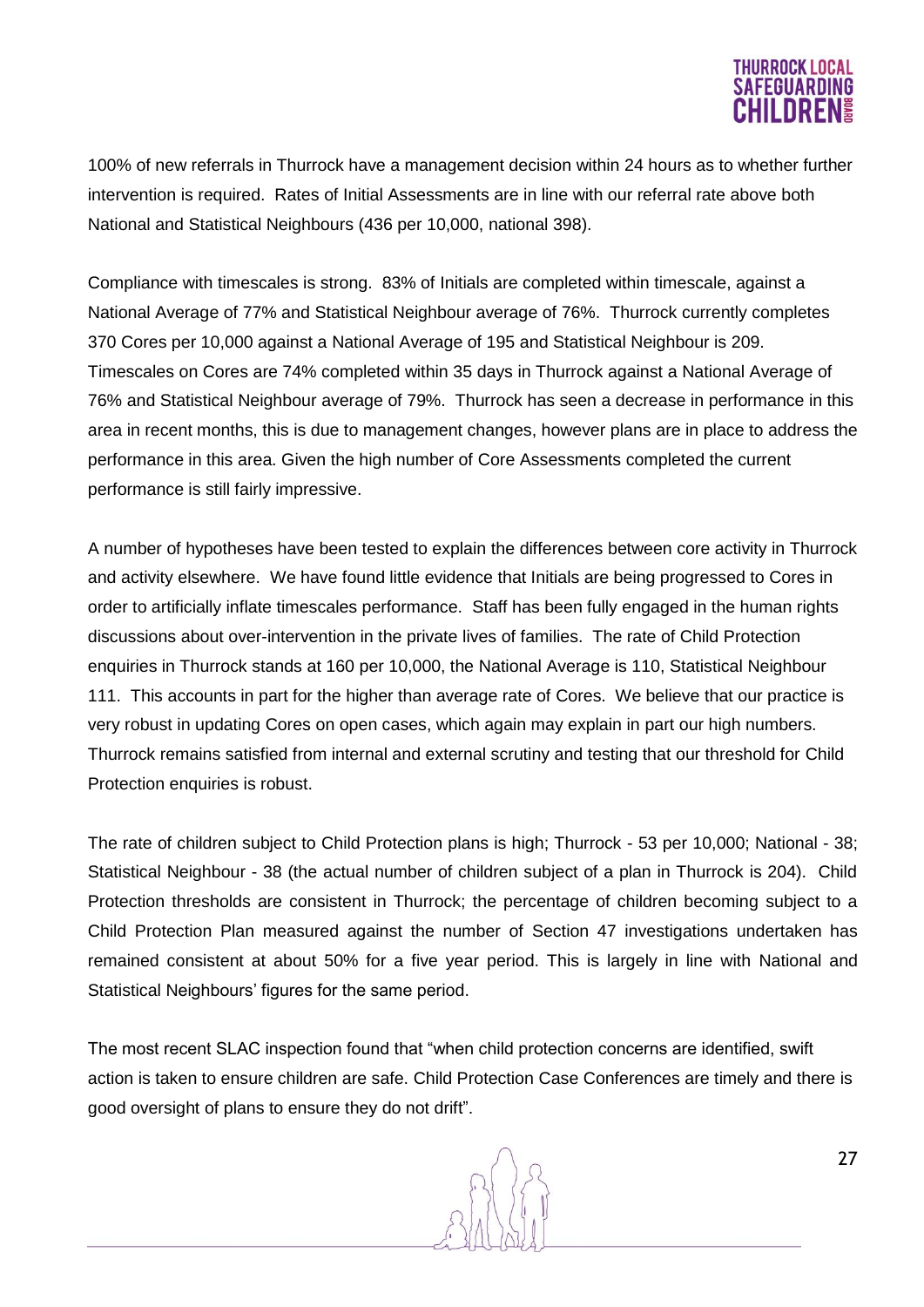

Caseloads of Social Workers are maintained at safe levels with a maximum of 20 children for each practitioner, dependent on individual experience and the duty to limit the caseload of newly qualified social workers. The average is 17 children per social worker. Thurrock has large families so this equates to an average of between eight to10 families.

We were proud that the CIB identified two members of Thurrock safeguarding staff to assist another authority in a peer review process around their policies and procedures regarding Child Sexual Exploitation.

# **Children in Care**

The SLAC inspection found the overall effectiveness of services for children and young people in care to be good, with the quality of provision also rated as good. Inspectors found that capacity for improvement is good, stating "the Council and partners share clear aspirations and strong ambition aspirations for children and young people in care".

There are currently 273 children in Care in Thurrock; figures continue to rise in line with the national pattern 11.7% since April 2012. The outcomes for children in Care, as measured by the performance indicators, are on the whole good, and in some areas very good.

Current numbers per placement by type is 106 placements in-house fostering, 122 purchased fostering placements (inc. mother and baby placements) and 28 residential placements. Three young people are in supported lodgings and 8 are in independent placements and some are placed at home on care orders.

The increased numbers in purchased placements has been closely monitored, however has impacted significantly on the placement budget. Work is being explored regarding the further development of inhouse mother and baby foster placements.

A review of all placements with young people 14+ has been undertaken and has shown the vast majority of young people aged 14 and above that are in Care are appropriately in Care. In a small number of cases appropriate alternative arrangements have been made.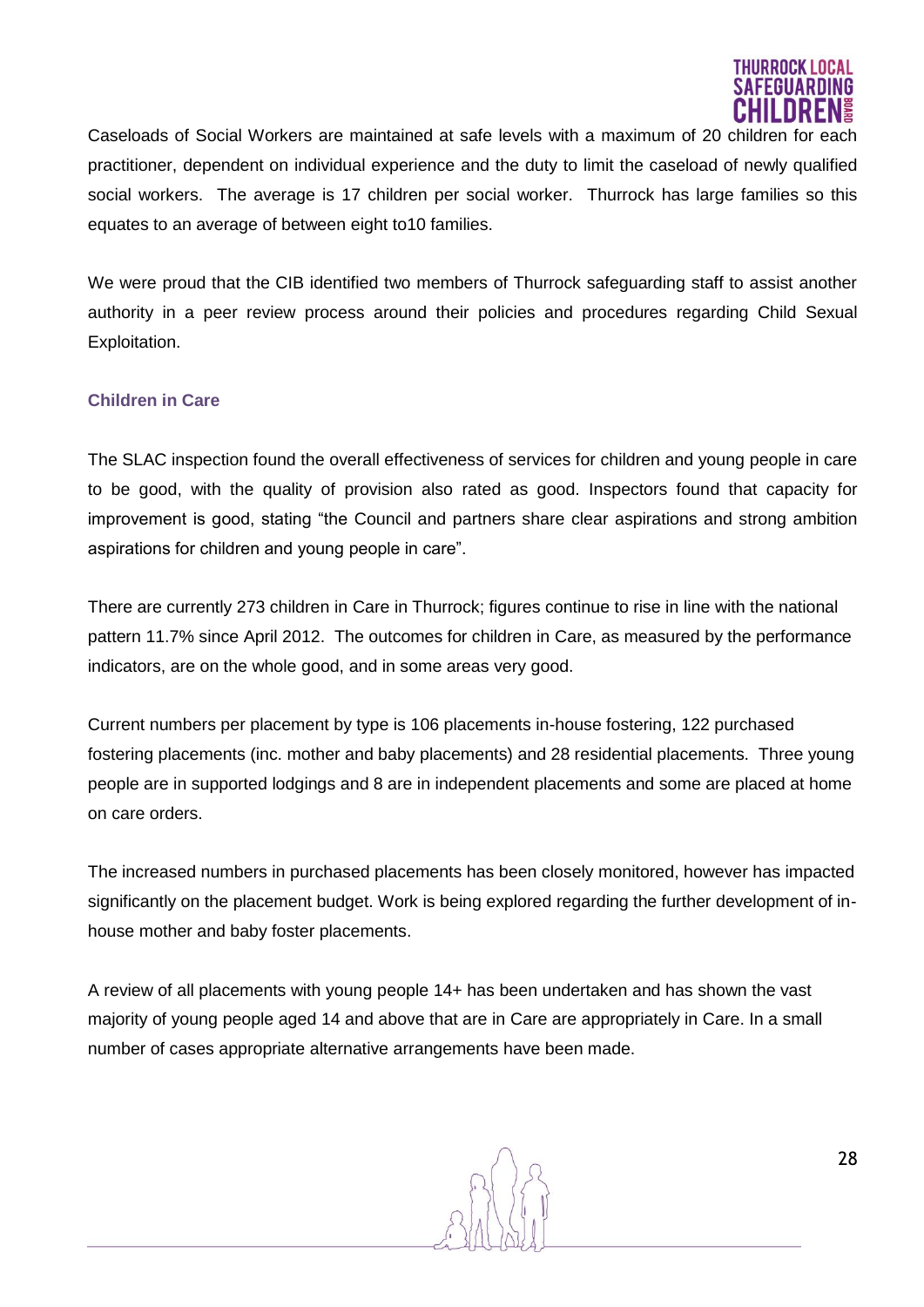

Thurrock often purchases placements outside the area for Unaccompanied Asylum Seeking Children in order to ensure good matching with their carers, and easier access to communities of origin, which helps to build bonding capital for children who have often been deeply traumatised. Childrens Social Care always attempt to arrange for children to be cared for by their own relatives. They have strong systems to assess the suitability of family members and the Special Guardianship Order figures show that they have successfully accomplished exits from care by supporting relative carers' applications.

Of the children who are fostered only 10% of children are in residential placements. The capacity of the in-house fostering service is becoming increasingly stretched as numbers continue to rise. Thurrock has a Specialist Therapeutic Fostering Team accommodating young people who would otherwise require residential or even hospital settings. These carers receive multi-disciplinary support and their training is accredited by the University of Essex. All carer training is led by a specialist post holder who works exclusively on this. Together with the very well trained mainstream carers, the service is sufficient.

About half of Thurrock's registered carers live outside the borough's boundaries and thus children often attend schools outside Thurrock. Foster Carer payments are kept under review to ensure they remain attractive, where necessary Children's Services have sought growth in order to maintain a high level of highly motivated carers. This is critical to our improving outcomes for our Children in Care.

Purchased placements have increased as our population has increased and this has in turn seen an increase in purchased residential care. This service is always out of authority. Children's Social Care have recruited a new 'invest to save' post to ensure best use of resources and planned, cost-effective and targeted spending. The post holder has already more than doubled the savings covering her salary.

Only minimal numbers of children are placed at home and work continues to ensure that this is only very temporary and a route to leaving the care system.

Placement stability is a critical factor, anchoring most other outcomes for Children in Care. The projected outturn for 2012/13 for children who have experienced three or more placement moves is 11.0%. This is in line with the National rate of 11.0% and the Statistical Neighbour rate of 11.0%. However this still means that 30 children in our care had more than three placements in the year,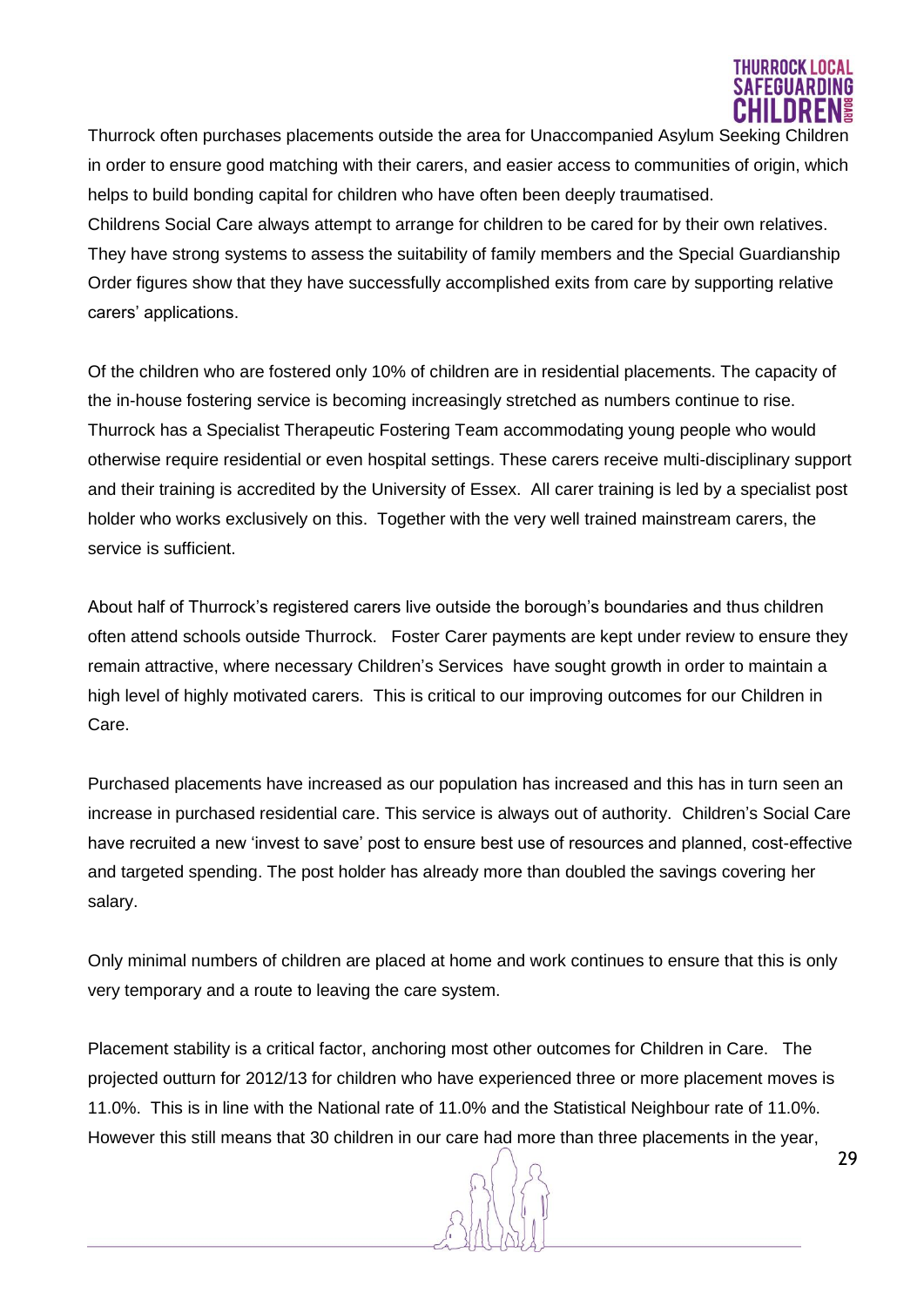

which does not meet the 'good enough for my child?' test. The second stability indicator, children who have been in care for more than 2.5 years and in the same placement for two years, is projected to be 58.0%, 68.% National and 69.0% Statistical Neighbours. The anticipated outturn for reviews on time is 100% for Thurrock, National - 90.5% and Statistical Neighbours - 90.6%.

Educational outcomes for Children in Care are a priority. There has been an 80% improvement in Thurrock's compliance with statutory guidelines on Personal Education Plans (PEPs) and a rapid improvement in the quality of the PEPs produced.

An important measure of the Virtual School's success in promoting educational achievement includes comparing children in care' outcomes being in line with their peers. Whilst the outcome at GCSE for 5 passes at A\*-C including English and Maths was well above the national in 2011, it had fallen to 5% in 2012 reflecting a cohort that was more mobile and with more complex needs than the previous year's. At Key Stage 2, in a cohort of 9 pupils, 55% achieved Level 4+ in English and in Maths. This is above the national average and a creditable achievement given the number with statements.

Inevitably there can be significant cohort differences for this group, which can impact on performance data. The Local Authority is actively committed to ensuring the highest educational outcomes for Children in Care, Thurrock provides locally funded Personal Education Advisors , allowing Children in Care to access tuition and additional educational services and experiences that grow the aspiration and skills.

The LSCB note that Children in Care in Thurrock have shown a steady improvement and are close to being in line with the academic performance of their peers. Inevitably there can be significant cohort differences for this group, which can impact on performance data.

# **Adoption and Permanency**

Performance in ensuring children are placed for permanency where possible has been good. The service was inspected by Ofsted in February 2012 and rated the service as good, which was an improvement from the previous inspection, which had rated the service as satisfactory.

In May 2012, the DFE introduced adoption Scorecards, Thurrock was ranked as an authority that met both thresholds.

Numbers of children being placed in 2011/12 was only 3 children, there was an increase in 2012/13 to 11 children being placed, and this figure is set to increase for 2013/14.

30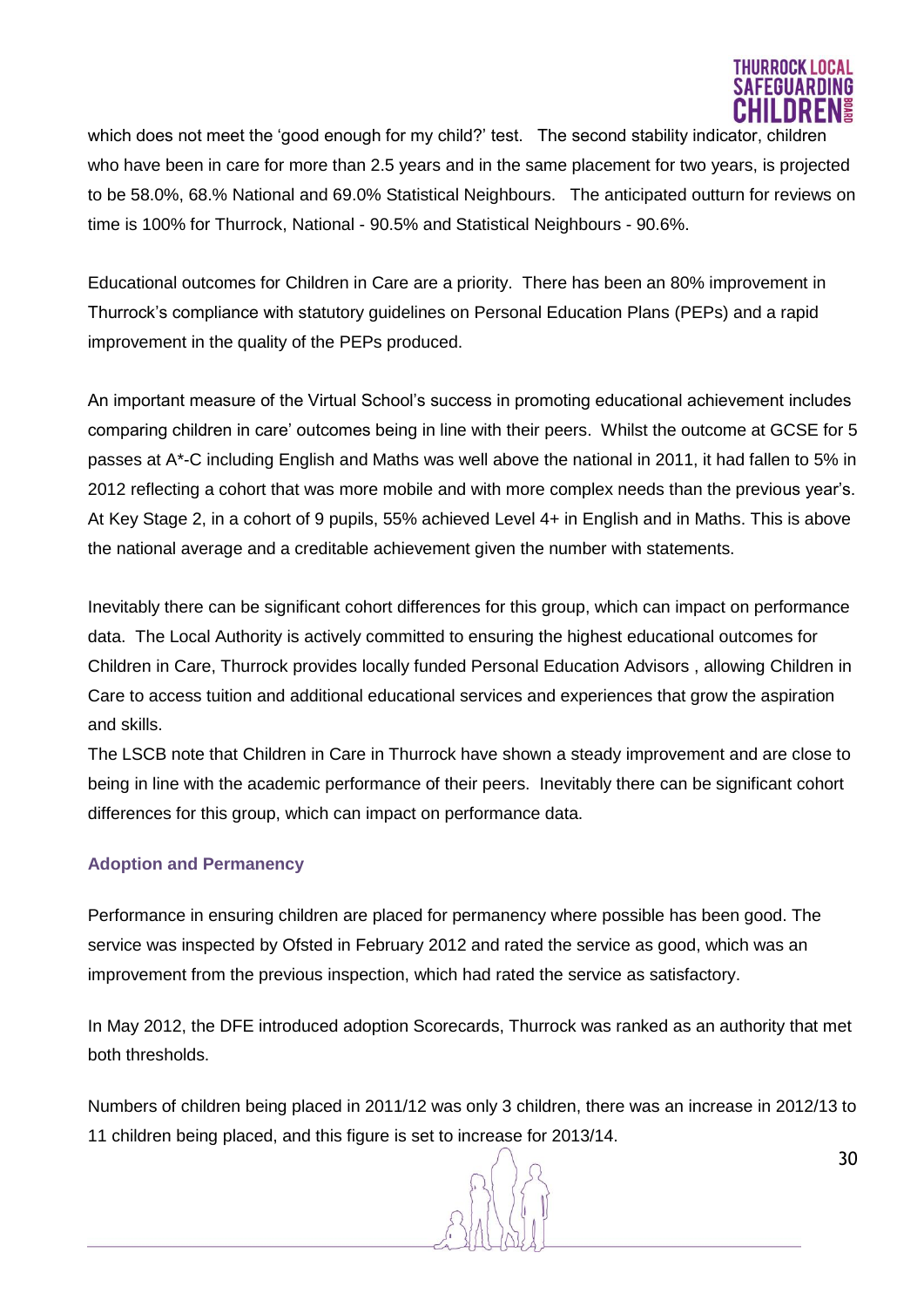

The service was subject to an independent review in June 2012 by the Coram "Partnership to Promote Permanency Project". The report rated the service as good. The areas for improvement were in regards to timescales for completing prospective adopter's reports and in terms of placing sibling groups.

Thurrock has commissioned BAAF to undertake a training programme to improve performance in the areas highlighted.

#### **Care Leavers**

There are two areas of performance for Care Leavers that need further attention. Records show a low percentage of Care Leavers as being in suitable accommodation (Thurrock 82.8%; National 88%; Statistical Neighbours 86%). There were 29 Care Leavers in the cohort at 31 March 2013; of whom two were recorded as in unsuitable accommodation and three were not recorded. Of the two, one was living with friends, the other was a UASC who had chosen to leave his placement and did not inform the LA of his whereabouts. There is a relatively low percentage of Care Leavers in employment education or training (Thurrock 44.8%; National 58.0%; Statistical Neighbour 55.0%).

In recognition of the need to improve the outcomes in this area, an audit of Pathway Plans has been undertaken; the analysis and action plan from the audit is in the process of being developed. Thurrock is also involved with the Care to Work Scheme and as a consequence has a Diversity Apprenticeship Programme tailored to Care Leavers.

The Leaving Care Team now has a dedicated worker whose specific role is to develop employment and training opportunities with young Care Leavers. It is hoped that this will improve outcomes in this area. The LSCB will continue to monitor the development in this area over the coming year.

#### **Challenges and next steps**

In summary, it can be said that there has been real progress made to continue to improve safeguarding practice across the Borough primarily via the work of the Board sub groups in 2012 -13 – with many examples of where the Board and its partner agencies has made a difference in safeguarding practice. There are also however some gaps and areas of improvement that have been identified which are currently being addressed and will continue to be worked on in 2013 -14. The Board continues to develop an ethos of ongoing challenge and improvement not only of its partner agencies but also of itself. With this in mind, the LSCB looks to challenge the way we do business –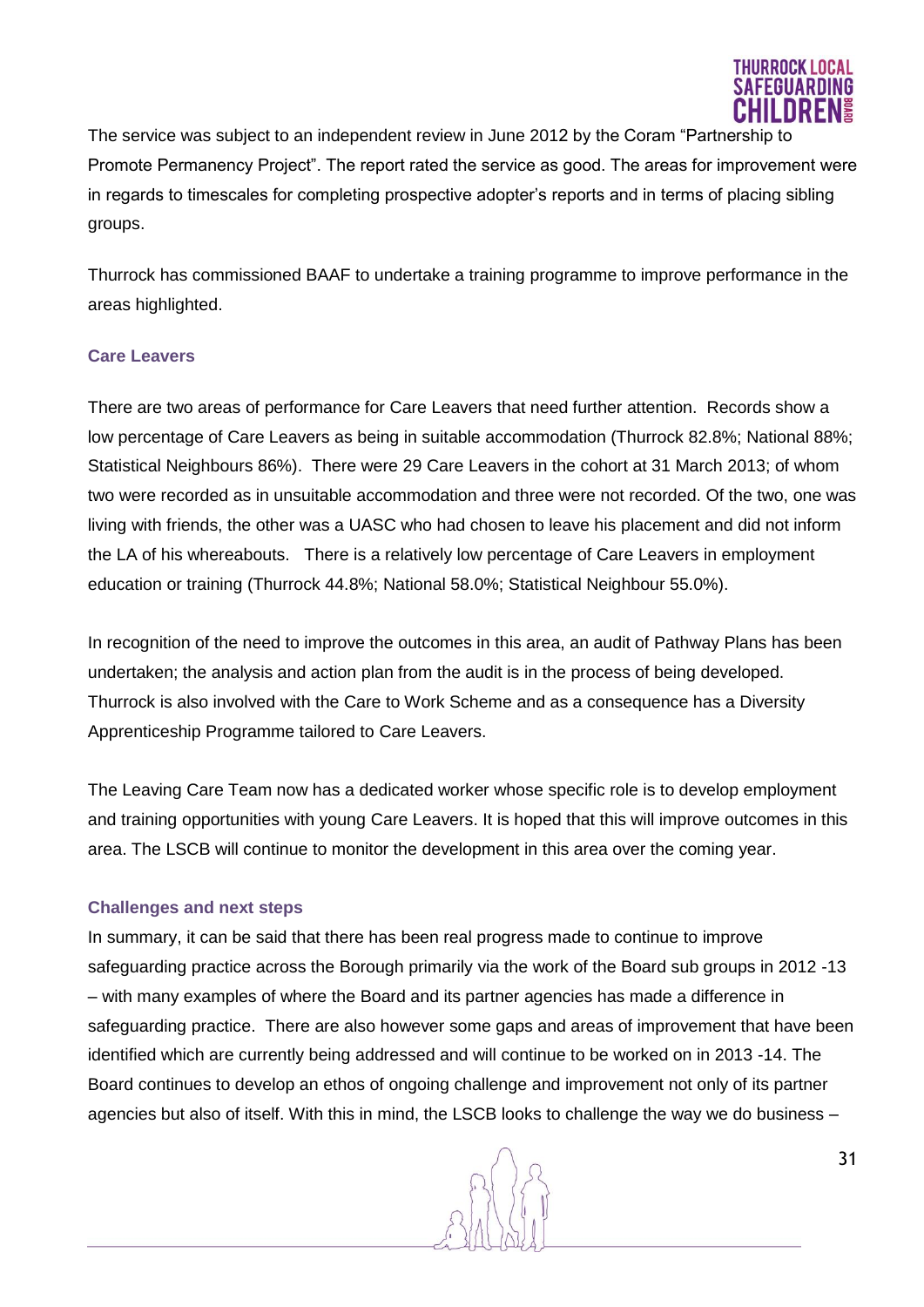

complacency in this important area of work of safeguarding children and young people is clearly not an option. We would like to thank all those members who have committed to the sub groups and activities of the LSCB during this period. We will continue to seek out what we can do better to support the community we serve and ensure that the message that 'safeguarding is everyone's business' continues to be promoted.

# **WORRIED ABOUT A CHILD?**

You can phone, write or call into The Initial Response Team. Phone immediately if you believe it is urgent.